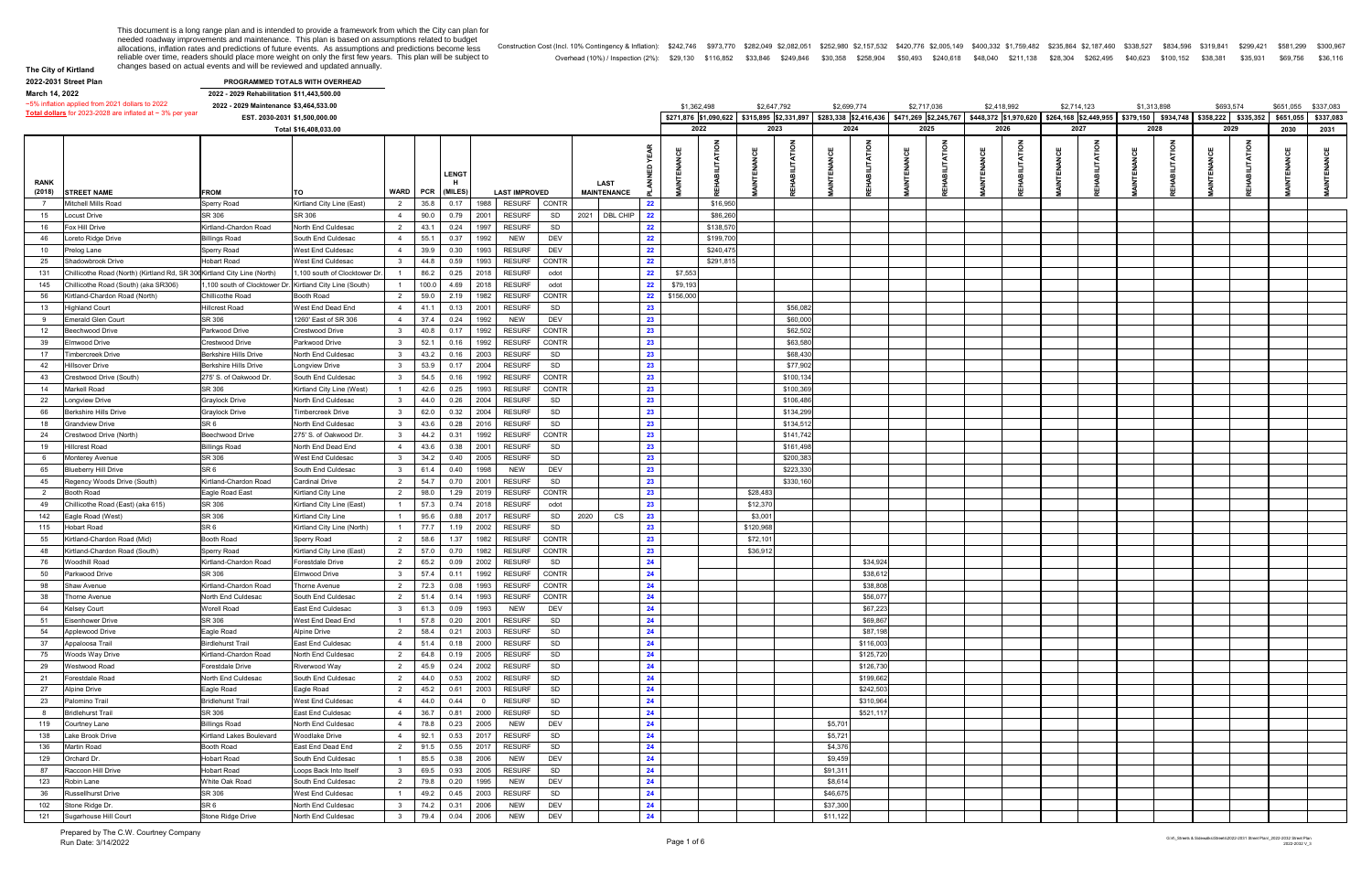|                | 2022-2031 Street Plan                                          |                                            | PROGRAMMED TOTALS WITH OVERHEAD |                         |       |                  |      |                       |             |         |                                   |    |                                             |   |             |          |                                             |             |          |             |                                                            |             |             |           |                     |           |                     |
|----------------|----------------------------------------------------------------|--------------------------------------------|---------------------------------|-------------------------|-------|------------------|------|-----------------------|-------------|---------|-----------------------------------|----|---------------------------------------------|---|-------------|----------|---------------------------------------------|-------------|----------|-------------|------------------------------------------------------------|-------------|-------------|-----------|---------------------|-----------|---------------------|
| March 14, 2022 |                                                                | 2022 - 2029 Rehabilitation \$11,443,500.00 |                                 |                         |       |                  |      |                       |             |         |                                   |    |                                             |   |             |          |                                             |             |          |             |                                                            |             |             |           |                     |           |                     |
|                | ~5% inflation applied from 2021 dollars to 2022                | 2022 - 2029 Maintenance \$3,464,533.00     |                                 |                         |       |                  |      |                       |             |         |                                   |    | \$1,362,498                                 |   | \$2,647,792 |          | \$2,699,774                                 | \$2,717,036 |          | \$2,418,992 |                                                            | \$2,714,123 | \$1,313,898 |           | \$693,574           |           | \$651,055 \$337,083 |
|                | Total dollars for 2023-2028 are inflated at $\sim$ 3% per year | EST. 2030-2031 \$1,500,000.00              |                                 |                         |       |                  |      |                       |             |         |                                   |    | \$271,876 \$1,090,622 \$315,895 \$2,331,897 |   |             |          | \$283,338 \$2,416,436 \$471,269 \$2,245,767 |             |          |             | $$448,372$ $$1,970,620$ $$264,168$ $$2,449,955$ $$379,150$ |             |             | \$934,748 | \$358,222 \$335,352 | \$651,055 | \$337,083           |
|                |                                                                |                                            | Total \$16,408,033.00           |                         |       |                  |      |                       |             |         |                                   |    | 2022                                        |   | 2023        |          | 2024                                        |             | 2025     |             | 2026                                                       | 2027        | 2028        |           | 2029                | 2030      | 2031                |
|                |                                                                |                                            |                                 |                         |       |                  |      |                       |             |         |                                   |    |                                             |   |             |          |                                             |             |          |             |                                                            |             |             |           |                     |           |                     |
| <b>RANK</b>    |                                                                |                                            |                                 | WARD                    | PCR   | LENGT<br>(MILES) |      |                       |             |         | <b>LAST</b><br><b>MAINTENANCE</b> |    |                                             | 쁑 |             |          |                                             |             |          | 쁑           | <b>ATION</b><br>E                                          |             | 쁑           |           |                     |           |                     |
| (2018)         | <b>STREET NAME</b>                                             | <b>FROM</b>                                | то                              |                         |       |                  |      | <b>LAST IMPROVED</b>  |             |         |                                   |    |                                             |   |             |          |                                             |             |          |             |                                                            |             |             |           |                     |           |                     |
| 135            | Voodlake Drive                                                 | Kirtland Lakes Boulevard                   | West End Culdesac               | $\overline{4}$          | 90.3  | 0.59             | 2017 | <b>RESURF</b>         | SD          |         |                                   | 24 |                                             |   |             | \$6,942  |                                             |             |          |             |                                                            |             |             |           |                     |           |                     |
| 139            | Vorrell Road                                                   | SR <sub>6</sub>                            | Kirtland City Line (South)      | $\overline{\mathbf{3}}$ | 93.2  | 1.08             | 2016 | <b>RESURF</b>         | SD          |         |                                   | 24 |                                             |   |             | \$11,44' |                                             |             |          |             |                                                            |             |             |           |                     |           |                     |
| 83             | iildersleeve Circle                                            | Gildersleeve Drive                         | <b>Nest End Culdesac</b>        | $\overline{1}$          | 68.7  | 0.05             | 2002 | <b>RESURF</b>         | SD          |         |                                   | 25 |                                             |   |             |          |                                             |             | \$26,17  |             |                                                            |             |             |           |                     |           |                     |
| 35             | lorence Road                                                   | Alexander Road                             | North End Dead End              | $\overline{1}$          | 48.2  | 0.10             | 1992 | <b>RESURF</b>         | CONTR       |         |                                   | 25 |                                             |   |             |          |                                             |             | \$27,01  |             |                                                            |             |             |           |                     |           |                     |
| 53             | 'alleyview Oval                                                | <b>Quail Circle</b>                        | Quail Circle                    | $\overline{2}$          | 58.0  | 0.06             | 2007 | <b>RESURF</b>         | SD          |         |                                   | 25 |                                             |   |             |          |                                             |             | \$31,35  |             |                                                            |             |             |           |                     |           |                     |
| 47             | lickory Hill Court                                             | SR <sub>6</sub>                            | South End Culdesac              | $3^{\circ}$             | 56.4  | 0.12             | 2001 | <b>RESURF</b>         | SD          |         |                                   | 25 |                                             |   |             |          |                                             |             | \$60,57  |             |                                                            |             |             |           |                     |           |                     |
| 90             | Chapin Falls Lane                                              | <b>Hobart Road</b>                         | <b>Nest End Culdesac</b>        | $\overline{\mathbf{3}}$ | 70.4  | 0.09             | 1998 | <b>NEW</b>            | DEV         |         |                                   | 25 |                                             |   |             |          |                                             |             | \$61,43  |             |                                                            |             |             |           |                     |           |                     |
| 117            | Ascot Place                                                    | Rocking Horse Trail                        | West End Culdesac               | $\overline{4}$          | 77.9  | 0.10             | 1998 | <b>NEW</b>            | DEV         |         |                                   | 25 |                                             |   |             |          |                                             |             | \$72,93  |             |                                                            |             |             |           |                     |           |                     |
| 40             | imberly Drive                                                  | Gildersleeve Drive                         | Gildersleeve drive              | $\overline{1}$          | 52.4  | 0.30             | 2002 | <b>RESURF</b>         | SD          |         |                                   | 25 |                                             |   |             |          |                                             |             | \$114,86 |             |                                                            |             |             |           |                     |           |                     |
| 44             | Quail Circle (East)                                            | Circle                                     | East End Culdesac               | $\overline{2}$          | 54.6  | 0.25             | 2007 | <b>RESURF</b>         | SD          |         |                                   | 25 |                                             |   |             |          |                                             |             | \$126,23 |             |                                                            |             |             |           |                     |           |                     |
| 34             | edgewood Drive                                                 | Rockwood Drive                             | West End Culdesac               | $\overline{\mathbf{3}}$ | 48.0  | 0.29             | 1999 | <b>RESURF</b>         | SD          |         |                                   | 25 |                                             |   |             |          |                                             |             | \$172,49 |             |                                                            |             |             |           |                     |           |                     |
| 95             | Quail Circle (West)                                            | Partridge Trail                            | Circle                          | $\overline{2}$          |       | 0.34             | 2007 | <b>RESURF</b>         | SD          |         |                                   | 25 |                                             |   |             |          |                                             |             | \$176,34 |             |                                                            |             |             |           |                     |           |                     |
| 31             | Rockwood Drive                                                 | SR <sub>6</sub>                            | South End Culdesac              | $\overline{\mathbf{3}}$ | 46.0  | 0.38             | 1999 | <b>RESURF</b>         | SD          |         |                                   | 25 |                                             |   |             |          |                                             |             | \$213,69 |             |                                                            |             |             |           |                     |           |                     |
|                |                                                                |                                            |                                 |                         |       |                  |      |                       | SD          |         |                                   |    |                                             |   |             |          |                                             |             |          |             |                                                            |             |             |           |                     |           |                     |
| 28             | legency Woods Drive (North)                                    | <b>Cardinal Drive</b>                      | Riverwood Way / Westwood        | $\overline{2}$          | 45.8  | 0.50             | 2001 | <b>RESURF</b>         |             |         |                                   | 25 |                                             |   |             |          |                                             |             | \$239,20 |             |                                                            |             |             |           |                     |           |                     |
| 33             | Riverwood Waγ                                                  | Westwood Road                              | North End Culdesac              | 2                       | 47.0  | 0.47             | 1993 | <b>NEW</b>            | DEV         |         |                                   | 25 |                                             |   |             |          |                                             |             | \$254,06 |             |                                                            |             |             |           |                     |           |                     |
| 20             | iildersleeve Drive                                             | SR <sub>6</sub>                            | East End Dead End               | $\overline{1}$          | 43.8  | 0.66             | 2002 | <b>RESURF</b>         | SD          |         |                                   | 25 |                                             |   |             |          |                                             |             | \$263,19 |             |                                                            |             |             |           |                     |           |                     |
| 143            | Npenrose Drive                                                 | SR 306                                     | West End Culdesac               | $\overline{1}$          | 98.0  | 0.21             | 2013 | <b>NEW</b>            | <b>DEV</b>  |         |                                   | 25 |                                             |   |             |          |                                             | \$6,17      |          |             |                                                            |             |             |           |                     |           |                     |
| 63             | Amberwood Drive                                                | Kirtland-Chardon Road                      | North End Culdesac              | $\overline{2}$          | 61.3  | 0.94             | 1992 | <b>NEW</b>            | DEV         | 2021    | CS                                | 25 |                                             |   |             |          |                                             | \$97,029    |          |             |                                                            |             |             |           |                     |           |                     |
| 58             | Angela Drive                                                   | SR <sub>6</sub>                            | South End Culdesac              | $\overline{\mathbf{3}}$ | 59.7  | 0.65             | 1997 | <b>NEW</b>            | DEV         | 2021    | CS                                | 25 |                                             |   |             |          |                                             | \$77,562    |          |             |                                                            |             |             |           |                     |           |                     |
| 107            | Conley Road                                                    | SR 306                                     | West End Dead End               | $\overline{1}$          | 75.3  | 0.08             | 2007 | <b>RESURF</b>         | SD          |         |                                   | 25 |                                             |   |             |          |                                             | \$576       |          |             |                                                            |             |             |           |                     |           |                     |
| 32             | ;rary Lane                                                     | SR <sub>6</sub>                            | Far Bar Road                    | $\overline{4}$          | 46.4  | 0.27             | 2002 | <b>RESURF</b>         | SD          |         |                                   | 25 |                                             |   |             |          |                                             | \$24,545    |          |             |                                                            |             |             |           |                     |           |                     |
| 96             | eerfield Drive                                                 | Eagle Road                                 | North End Culdesac              | 2                       | 71.9  | 0.11             | 2004 | <b>RESURF</b>         | SD          | 2020    | CS                                | 25 |                                             |   |             |          |                                             | \$1,510     |          |             |                                                            |             |             |           |                     |           |                     |
| 110            | )ewey(Gem) Rd.                                                 | Sperry Road                                | <b>Heath Road</b>               | $\overline{4}$          | 76.2  | 0.30             | 1991 | <b>RESURF</b>         | CONTR 2020  |         | CS                                | 25 |                                             |   |             |          |                                             | \$2,713     |          |             |                                                            |             |             |           |                     |           |                     |
| 130            | Eagle Creek Court                                              | Foxwood Trail                              | West End Culdesac               | $\overline{1}$          | 85.8  | 0.29             | 2007 | <b>NEW</b>            | <b>DEV</b>  |         |                                   | 25 |                                             |   |             |          |                                             | \$7,683     |          |             |                                                            |             |             |           |                     |           |                     |
| 142            | agle Road (West)                                               | SR 306                                     | <b>Kirtland City Line</b>       | $\overline{1}$          | 95.6  | 0.88             | 2017 | <b>RESURF</b>         | SD          | 2020    | CS                                | 25 |                                             |   |             |          |                                             | \$7,790     |          |             |                                                            |             |             |           |                     |           |                     |
| 30             | ar Bar Road                                                    | Crary Lane                                 | East End Culdesac               | $\overline{4}$          | 46.0  | 0.22             | 2002 | <b>RESURF</b>         | SD          |         |                                   | 25 |                                             |   |             |          |                                             | \$22,345    |          |             |                                                            |             |             |           |                     |           |                     |
| 72             | orest Edge                                                     | <b>Booth Road</b>                          | Amber Wood Drive                | $\overline{2}$          | 63.9  | 0.21             | 2007 | <b>RESURF</b>         | SD          | 2021    | CS                                | 25 |                                             |   |             |          |                                             | \$22,486    |          |             |                                                            |             |             |           |                     |           |                     |
| 109            | oxwood Trail                                                   | Eagle Road                                 | South End Culdesac              | $\overline{1}$          | 75.8  | 0.18             | 2001 | <b>NEW</b>            | DEV         |         |                                   | 25 |                                             |   |             |          |                                             | \$2,130     |          |             |                                                            |             |             |           |                     |           |                     |
| 57             | ilenstone Drive                                                | Eagle Road                                 | North End Culdesac              | $\overline{2}$          | 59.3  | 0.25             | 2001 | <b>RESURF</b>         | SD          |         |                                   | 25 |                                             |   |             |          |                                             | \$26,37     |          |             |                                                            |             |             |           |                     |           |                     |
| 77             | leath Road                                                     | SR <sub>6</sub>                            | Kirtland City Line (South]      | $\overline{4}$          | 67.1  | 0.51             | 2005 | <b>RESURF</b>         | SD          |         |                                   | 25 |                                             |   |             |          |                                             | \$11,230    |          |             |                                                            |             |             |           |                     |           |                     |
| 134            | perry Road (North)                                             | Kirtland-Chardon Road                      | Euclid -Chardon Road            | $\overline{4}$          | 90.2  | 1.34             | 2015 | <b>RESURF</b>         | SD          |         |                                   | 25 |                                             |   |             |          |                                             | \$32,137    |          |             |                                                            |             |             |           |                     |           |                     |
| 67             |                                                                | Euclid - Chardon Road                      |                                 | $\overline{4}$          | 62.5  | 0.61             | 2015 | <b>RESURF</b>         | SD          |         |                                   | 25 |                                             |   |             |          |                                             | \$14,95     |          |             |                                                            |             |             |           |                     |           |                     |
|                | perry Road (South)                                             |                                            | South Kirtland City Line        |                         |       |                  |      |                       |             |         |                                   |    |                                             |   |             |          |                                             |             |          |             |                                                            |             |             |           |                     |           |                     |
| 128            | Tibbetts Road                                                  | SR <sub>6</sub>                            | Kirtland City Line              | $\overline{\mathbf{3}}$ | 84.7  | 1.00             | 2011 | <b>RESURF</b>         | SD          | 2021    | CS                                | 25 |                                             |   |             |          |                                             | \$21,848    |          |             |                                                            |             |             |           |                     |           |                     |
| 140            | <b>Woodcroft Court</b>                                         | <b>Pinehurst Drive</b>                     | South End Culdesac              |                         | 93.7  | 0.14             | 2017 | <b>NEW</b>            | DEV         | 2020    | CS                                | 25 |                                             |   |             |          |                                             | \$2,953     |          |             |                                                            |             |             |           |                     |           |                     |
| 137            | <b>Wrenwood Drive</b>                                          | Eagle Road                                 | North End Dead End              | $\overline{1}$          | 91.5  | 0.18             | 2017 | <b>RESURF</b>         |             |         | CONTR 2021 RECLAIMITE 25          |    |                                             |   |             |          |                                             | \$3,996     |          |             |                                                            |             |             |           |                     |           |                     |
| 92             | airidge Drive                                                  | <b>Fairview Drive</b>                      | East End Culdesac               | $\overline{1}$          | 71.0  | 0.11             | 2003 | <b>RESURF</b>         | SD          |         |                                   | 26 |                                             |   |             |          |                                             |             |          |             | \$64,300                                                   |             |             |           |                     |           |                     |
| 122            | Giuliano Drive                                                 | Anna Drive                                 | West End Culdesac               | $\overline{\mathbf{3}}$ | 79.6  | 0.07             | 2003 | <b>RESURF</b>         | DEV         |         |                                   | 26 |                                             |   |             |          |                                             |             |          |             | \$102,143                                                  |             |             |           |                     |           |                     |
| 61             | Anna Drive                                                     | SR <sub>6</sub>                            | South End Culdesac              | $\mathbf{3}$            | 60.5  | 0.19             | 2003 | <b>NEW</b>            | <b>DEV</b>  |         |                                   | 26 |                                             |   |             |          |                                             |             |          |             | \$103,192                                                  |             |             |           |                     |           |                     |
| 70             | <sup>9</sup> tarmigan Court                                    | Pheasant Lane                              | <b>Nest End Culdesac</b>        | $\overline{2}$          | 63.3  | 0.19             | 2007 | <b>RESURF</b>         | SD          |         |                                   | 26 |                                             |   |             |          |                                             |             |          |             | \$121,095                                                  |             |             |           |                     |           |                     |
| 74             | Pheasant Lane                                                  | Partridge Trail                            | East End Culdesac               | 2                       | 64.2  | 0.30             | 2007 | <b>RESURF</b>         | SD          |         |                                   | 26 |                                             |   |             |          |                                             |             |          |             | \$161,196                                                  |             |             |           |                     |           |                     |
| 111            | Partridge Trail                                                | Eagle Road                                 | Pheasant Lane                   | 2                       | 76.2  | 0.33             | 2007 | <b>RESURF</b>         | SD          |         |                                   | 26 |                                             |   |             |          |                                             |             |          |             | \$169,832                                                  |             |             |           |                     |           |                     |
| 101            | Christina Drive                                                | <b>Billings Road</b>                       | South End Culdesac              | $\overline{4}$          | 73.8  | 0.37             | 1999 | <b>NEW</b>            | DEV         |         |                                   | 26 |                                             |   |             |          |                                             |             |          |             | \$196,836                                                  |             |             |           |                     |           |                     |
| 115            | <b>Hobart Road</b>                                             | SR <sub>6</sub>                            | Kirtland City Line (North)      | $\overline{1}$          | 77.7  | 1.19             | 2002 | <b>RESURF</b>         | SD          |         |                                   | 26 |                                             |   |             |          |                                             |             |          |             | \$652,373                                                  |             |             |           |                     |           |                     |
| 146            | Arborhurst Drive                                               | Booth Road                                 | East End Culdesac               | 2                       | 100.0 | 0.16             | 2018 | <b>RESURF</b>         |             |         | SD 2021 RECLAIMITE 26             |    |                                             |   |             |          |                                             |             |          | \$4,524     |                                                            |             |             |           |                     |           |                     |
| 12             | Beechwood Drive                                                | Crestwood Drive                            | Oakwood Drive                   | $\overline{\mathbf{3}}$ | 90.0  | 0.37             | 2021 | REP/RESURF CONTR      |             |         |                                   | 26 |                                             |   |             |          |                                             |             |          | \$6,817     |                                                            |             |             |           |                     |           |                     |
| 11             | Billings Road                                                  | SR 306                                     | Sperry Road                     | $\overline{4}$          | 90.0  | 2.04             |      | 2021 REC/RESURF CONTR |             |         |                                   | 26 |                                             |   |             |          |                                             |             |          | \$42,425    |                                                            |             |             |           |                     |           |                     |
| 125            | Eagle Road (East)                                              | SR 306                                     | Kirtland-Chardon Road           | $\overline{2}$          | 81.3  | 1.54             | 2016 | <b>RESURF</b>         |             | SD 2021 | CS                                | 26 |                                             |   |             |          |                                             |             |          | \$15,082    |                                                            |             |             |           |                     |           |                     |
| 9              | merald Glen Court                                              | 1260' East of SR 306                       | East End Culdesac               | $\overline{4}$          | 98.0  | 0.18             | 2020 | <b>RESURF</b>         | CONTR       |         |                                   | 26 |                                             |   |             |          |                                             |             |          | \$4,690     |                                                            |             |             |           |                     |           |                     |
| 9              | Emerald Glen Court                                             | SR 306                                     | East End Culdesac               | $\overline{4}$          | 37.4  | 0.44             | 1992 | <b>NEW</b>            | DEV         |         |                                   | 26 |                                             |   |             |          |                                             |             |          | \$12,569    |                                                            |             |             |           |                     |           |                     |
| 112            | Euclid-Chardon Road (East)                                     | Sperry Road                                | Kirtland City Line (East)       | $\overline{4}$          | 76.5  | 0.96             | 2010 | <b>RESURF</b>         | ODOT 2021   |         | CS                                | 26 |                                             |   |             |          |                                             |             |          | \$11,403    |                                                            |             |             |           |                     |           |                     |
| 108            | Euclid-Chardon Road (Mid)                                      | Chillicothe Road (aka SR306) Sperry Road   |                                 | $\overline{4}$          | 75.7  | 1.88             | 2010 | <b>RESURF</b>         | ODOT 2021   |         | CS                                | 26 |                                             |   |             |          |                                             |             |          | \$21,199    |                                                            |             |             |           |                     |           |                     |
| 103            | Euclid-Chardon Road (West)                                     | Kirtland City Line (West)                  | Chillicothe Road (aka SR306)    | $\overline{\mathbf{3}}$ | 74.5  | 2.21             | 2010 | <b>RESURF</b>         | ODOT   2021 |         | CS                                | 26 |                                             |   |             |          |                                             |             |          | \$24,969    |                                                            |             |             |           |                     |           |                     |
|                |                                                                |                                            |                                 |                         |       | 0.24             | 2022 | <b>RESURF</b>         | SD          |         |                                   | 26 |                                             |   |             |          |                                             |             |          | \$6,641     |                                                            |             |             |           |                     |           |                     |
| 16             | ox Hill Drive                                                  | Kirtland-Chardon Road                      | North End Culdesac              | $\overline{2}$          | 90.0  |                  |      |                       |             |         |                                   |    |                                             |   |             |          |                                             |             |          |             |                                                            |             |             |           |                     |           |                     |
| 71             | Hidden Valley Drive                                            | <b>Tibbets Road</b>                        | West End Culdesac               | $3^{\circ}$             | 63.5  | 0.41             | 2008 | <b>RESURF</b>         | SD          |         |                                   | 26 |                                             |   |             |          |                                             |             |          | \$44,672    |                                                            |             |             |           |                     |           |                     |
| 106            | ildeer Road                                                    | SR <sub>6</sub>                            | <b>North End Culdesac</b>       | $\mathbf{3}$            | 75.2  | 0.18             | 2016 | <b>RESURF</b>         | CONTR       |         |                                   | 26 |                                             |   |             |          |                                             |             |          | \$19,338    |                                                            |             |             |           |                     |           |                     |
| 133            | Kirtland Lake Boulevard                                        | Thwing Road                                | <b>Noodlake Drive</b>           | $\overline{4}$          | 88.9  | 0.06             | 2017 | <b>RESURF</b>         | SD 2021     |         | CS                                | 26 |                                             |   |             |          |                                             |             |          | \$895       |                                                            |             |             |           |                     |           |                     |
| 94             | <b>Kirtland Road</b>                                           | SR 306                                     | Kirtland City Line (West)       | $\overline{1}$          | 71.4  | 0.10             | 1990 | <b>RESURF</b>         | CONTR       |         |                                   | 26 |                                             |   |             |          |                                             |             |          | \$1,064     |                                                            |             |             |           |                     |           |                     |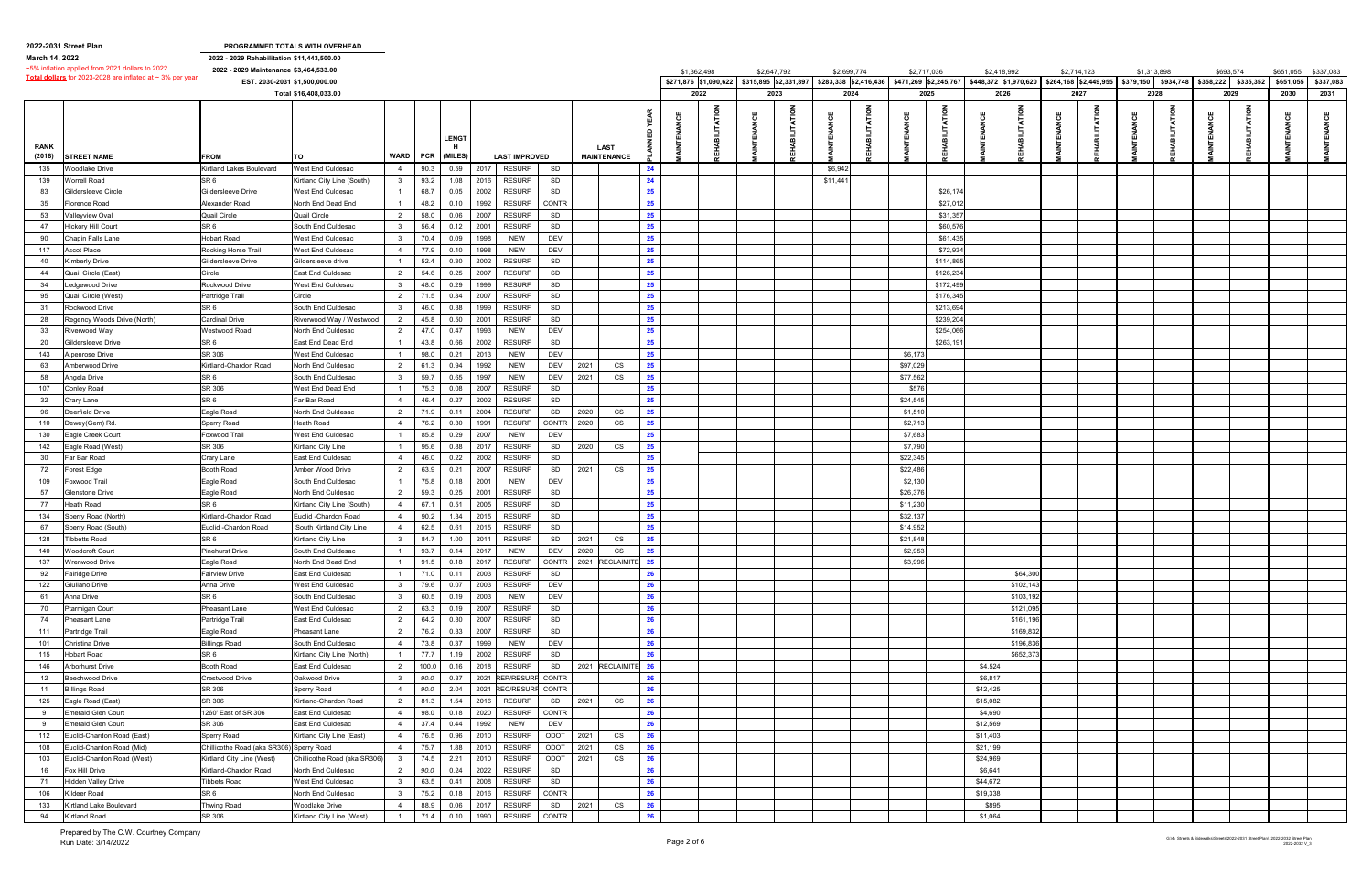|                | 2022-2031 Street Plan                                          |                                            | PROGRAMMED TOTALS WITH OVERHEAD      |                         |       |              |                                                 |                    |    |                                             |             |                                             |             |             |              |             |                                                       |             |           |           |                               |           |                     |
|----------------|----------------------------------------------------------------|--------------------------------------------|--------------------------------------|-------------------------|-------|--------------|-------------------------------------------------|--------------------|----|---------------------------------------------|-------------|---------------------------------------------|-------------|-------------|--------------|-------------|-------------------------------------------------------|-------------|-----------|-----------|-------------------------------|-----------|---------------------|
| March 14, 2022 |                                                                | 2022 - 2029 Rehabilitation \$11,443,500.00 |                                      |                         |       |              |                                                 |                    |    |                                             |             |                                             |             |             |              |             |                                                       |             |           |           |                               |           |                     |
|                | ~5% inflation applied from 2021 dollars to 2022                | 2022 - 2029 Maintenance \$3,464,533.00     |                                      |                         |       |              |                                                 |                    |    | \$1,362,498                                 | \$2,647,792 | \$2,699,774                                 | \$2,717,036 | \$2,418,992 |              | \$2,714,123 |                                                       | \$1,313,898 |           | \$693,574 |                               |           | \$651,055 \$337,083 |
|                | Total dollars for 2023-2028 are inflated at $\sim$ 3% per year |                                            | EST. 2030-2031 \$1,500,000.00        |                         |       |              |                                                 |                    |    | \$271,876 \$1,090,622 \$315,895 \$2,331,897 |             | \$283,338 \$2,416,436 \$471,269 \$2,245,767 |             |             |              |             | \$448,372 \$1,970,620 \$264,168 \$2,449,955 \$379,150 |             |           |           | \$934,748 \$358,222 \$335,352 | \$651,055 | \$337,083           |
|                |                                                                |                                            | Total \$16,408,033.00                |                         |       |              |                                                 |                    |    | 2022                                        | 2023        | 2024                                        | 2025        | 2026        |              | 2027        |                                                       | 2028        |           |           | 2029                          | 2030      | 2031                |
|                |                                                                |                                            |                                      |                         |       |              |                                                 |                    |    |                                             |             |                                             |             |             |              |             |                                                       |             |           |           |                               |           |                     |
| <b>RANK</b>    |                                                                |                                            |                                      |                         |       | <b>LENGT</b> |                                                 | <b>LAST</b>        |    |                                             |             |                                             |             | ෪           | <b>ATION</b> |             |                                                       |             |           |           |                               |           |                     |
| (2018)         | <b>STREET NAME</b>                                             | <b>FROM</b>                                | TO                                   | <b>WARD</b>             | PCR   | (MILES)      | <b>LAST IMPROVED</b>                            | <b>MAINTENANCE</b> |    |                                             |             |                                             |             |             |              |             |                                                       |             |           |           |                               |           |                     |
| 15             | ocust Drive                                                    | SR 306                                     | SR 306                               | $\overline{4}$          | 85.0  | 0.79         | <b>RESURF</b><br>2022<br>SD                     |                    | 26 |                                             |             |                                             |             | \$13,756    |              |             |                                                       |             |           |           |                               |           |                     |
| 46             | Loreto Ridge Drive                                             | <b>Billings Road</b>                       | South End Culdesac                   | $\overline{4}$          | 90.0  | 0.37         | 2022<br><b>RESURF</b><br><b>CONTR</b>           |                    | 26 |                                             |             |                                             |             | \$10,922    |              |             |                                                       |             |           |           |                               |           |                     |
| 52             | Misty Hollow Lane                                              | SR 6                                       | North End Culdesac                   | $\overline{\mathbf{3}}$ | 57.8  | 0.30         | 1995<br>NEW<br>DEV                              |                    | 26 |                                             |             |                                             |             | \$3,632     |              |             |                                                       |             |           |           |                               |           |                     |
|                | Mitchell Mills Road                                            | Sperry Road                                | Kirtland City Line (East)            | $\overline{2}$          | 90.0  | 0.17         | 2022<br><b>RESURF</b><br><b>CONTR</b>           |                    | 26 |                                             |             |                                             |             | \$3,459     |              |             |                                                       |             |           |           |                               |           |                     |
| 120            | )akwood Drive                                                  | Beechwood Drive                            | Crestwood Drive                      | $\overline{\mathbf{3}}$ | 100.0 | 0.11         | 2021<br><b>REP/RESURF</b><br><b>CONTR</b>       |                    | 26 |                                             |             |                                             |             | \$2,226     |              |             |                                                       |             |           |           |                               |           |                     |
| 97             | Overlook Drive                                                 | Chillicothe Road                           | North End Dead End                   |                         | 71.9  | 0.10         | 2001<br><b>RESURF</b><br>SD                     |                    | 26 |                                             |             |                                             |             | \$2,078     |              |             |                                                       |             |           |           |                               |           |                     |
| 141            | inehurst Drive <sup>,</sup>                                    | SR 306                                     | West End Culdesac                    |                         | 94.2  | 0.30         | 2017<br><b>RESURF</b><br>DEV                    | 2020<br>CS         | 26 |                                             |             |                                             |             | \$11,337    |              |             |                                                       |             |           |           |                               |           |                     |
| 10             | <sup>9</sup> relog Lane                                        | <b>Sperry Road</b>                         | West End Culdesac                    | $\overline{4}$          | 90.0  | 0.30         | 2022<br><b>RESURF</b><br><b>CONTR</b>           |                    | 26 |                                             |             |                                             |             | \$11,335    |              |             |                                                       |             |           |           |                               |           |                     |
| 127            | Quarry View Lane                                               | Strumbly Glenn Lane                        | East End Culdesac                    |                         | 84.2  | 0.20         | 2006<br><b>NEW</b><br>DEV                       |                    | 26 |                                             |             |                                             |             | \$5,367     |              |             |                                                       |             |           |           |                               |           |                     |
| 25             | Shadowbrook Drive                                              | <b>Hobart Road</b>                         | West End Culdesac                    | 3                       | 90.0  | 0.59         | <b>CONTR</b><br>2022<br><b>RESURF</b>           |                    | 26 |                                             |             |                                             |             | \$13,839    |              |             |                                                       |             |           |           |                               |           |                     |
| 144            | Singlefoot Trail                                               | Booth Road                                 | West End Culdesac                    | $\overline{2}$          | 99.6  | 0.13         | 2018<br><b>NEW</b><br>DEV                       | 2021 RECLAIMITE 26 |    |                                             |             |                                             |             | \$5,043     |              |             |                                                       |             |           |           |                               |           |                     |
| 3              | Springer Circle                                                | Springer Drive                             | West End Culdesac                    |                         | 100.0 | 0.04         | 2021<br><b>REC/RESURF</b><br><b>CONTR</b>       |                    | 26 |                                             |             |                                             |             | \$2,203     |              |             |                                                       |             |           |           |                               |           |                     |
| $\overline{1}$ | Springer Drive                                                 | SR 306                                     | South End Culdesac                   |                         | 100.0 | 0.40         | 2021<br><b>REC/RESURF</b><br><b>CONTR</b>       |                    | 26 |                                             |             |                                             |             | \$11,411    |              |             |                                                       |             |           |           |                               |           |                     |
| 126            | Strumbly Glen Lane                                             | <b>Orchard Drive</b>                       | North End Culdesac                   |                         | 83.4  | 0.35         | 2006<br><b>NEW</b><br>DEV                       |                    | 26 |                                             |             |                                             |             | \$8,317     |              |             |                                                       |             |           |           |                               |           |                     |
| 80             | Nilbert Drive                                                  | <b>Billings Road</b>                       | South End Culdesac                   | $\overline{4}$          | 67.5  | 0.39         | 2005<br><b>RESURF</b><br>SD                     |                    | 26 |                                             |             |                                             |             | \$36,225    |              |             |                                                       |             |           |           |                               |           |                     |
| 84             | <b>Bluff Street</b>                                            | Maple Street                               | North End Dead End                   |                         | 68.9  | 0.08         | <b>RESURF</b><br>2006<br>SD                     |                    | 27 |                                             |             |                                             |             |             |              |             | \$28,50                                               |             |           |           |                               |           |                     |
|                |                                                                |                                            |                                      |                         | 59.9  |              |                                                 |                    | 27 |                                             |             |                                             |             |             |              |             |                                                       |             |           |           |                               |           |                     |
| 60             | Coudry Street                                                  | <b>Joseph Street</b>                       | Maple Street                         |                         |       | 0.14         | 2006<br><b>RESURF</b><br>SD                     |                    |    |                                             |             |                                             |             |             |              |             | \$55,38                                               |             |           |           |                               |           |                     |
| 105            | hetland Court                                                  | Rocking Horse Trail                        | East End Culdesac                    | $\overline{4}$          | 75.1  | 0.09         | 1998<br><b>NEW</b><br>DEV                       |                    | 27 |                                             |             |                                             |             |             |              |             | \$65,69                                               |             |           |           |                               |           |                     |
| 59             | airview Avenue                                                 | Elm Street                                 | Coudry Drive                         |                         | 59.8  | 0.17         | 2006<br><b>RESURF</b><br>SD                     |                    | 27 |                                             |             |                                             |             |             |              |             | \$71,22                                               |             |           |           |                               |           |                     |
| 89             | <i>N</i> alkers Lane                                           | Rocking Horse Trail                        | East End Culdesac                    | $\overline{4}$          | 70.0  | 0.20         | 1999<br><b>NEW</b><br>DEV                       |                    | 27 |                                             |             |                                             |             |             |              |             | \$116,27                                              |             |           |           |                               |           |                     |
| 73             | Aaple Street                                                   | SR 306                                     | Elm Street                           |                         | 64.0  | 0.30         | 2006<br><b>RESURF</b><br>SD                     |                    | 27 |                                             |             |                                             |             |             |              |             | \$123,23                                              |             |           |           |                               |           |                     |
| 123            | ≀obin Lane                                                     | White Oak Road                             | South End Culdesac                   | 2                       | 79.8  | 0.20         | DEV<br>1995<br><b>NEW</b>                       |                    | 27 |                                             |             |                                             |             |             |              |             | \$136,22                                              |             |           |           |                               |           |                     |
| 68             | agles Nest Lane                                                | White Oak Road                             | North End Culdesac                   | $\overline{2}$          | 63.1  | 0.23         | 1995<br><b>NEW</b><br>DEV                       | 2021<br>CS         | 27 |                                             |             |                                             |             |             |              |             | \$141,58                                              |             |           |           |                               |           |                     |
| 88             | Noodhawk Lane                                                  | White oak Road                             | South End Culdesac                   | $\overline{2}$          | 69.8  | 0.21         | 1995<br><b>NEW</b><br>DEV                       | 2021<br><b>CS</b>  | 27 |                                             |             |                                             |             |             |              |             | \$144,48                                              |             |           |           |                               |           |                     |
| 82             | oseph Street                                                   | SR 306                                     | Metcalf Road                         |                         | 67.8  | 0.36         | 2006<br><b>RESURF</b><br>SD                     |                    | 27 |                                             |             |                                             |             |             |              |             | \$148,67                                              |             |           |           |                               |           |                     |
| 26             | Im Street                                                      | North End Dead End                         | South Dead End                       |                         | 44.9  | 0.39         | <b>RESURF</b><br>2006<br>SD                     |                    | 27 |                                             |             |                                             |             |             |              |             | \$156,66                                              |             |           |           |                               |           |                     |
| 118            | Gaitside Trail                                                 | Walkers Lane                               | North End Culdesac                   | $\overline{4}$          | 78.2  | 0.38         | 2003<br><b>NEW</b><br>DEV                       |                    | 27 |                                             |             |                                             |             |             |              |             | \$195,12                                              |             |           |           |                               |           |                     |
| 104            | Rocking Horse Trail                                            | SR 6                                       | North End Culdesac                   | $\overline{4}$          | 74.9  | 0.48         | 1998<br><b>NEW</b><br>DEV                       |                    | 27 |                                             |             |                                             |             |             |              |             | \$245,66                                              |             |           |           |                               |           |                     |
| 69             | White Oak Road                                                 | <b>Cradinal Drive</b>                      | East End Culdesac                    | $\overline{2}$          | 63.2  | 0.60         | 1993<br><b>NEW</b><br>DEV                       |                    | 27 |                                             |             |                                             |             |             |              |             | \$273,403                                             |             |           |           |                               |           |                     |
| 116            | Bayshire Trail                                                 | SR <sub>6</sub>                            | Walkers Lane                         | $\overline{4}$          | 77.7  | 0.20         | 2000<br><b>NEW</b><br>DEV                       |                    | 27 |                                             |             |                                             |             |             |              | \$88,203    |                                                       |             |           |           |                               |           |                     |
| 12             | Beechwood Drive                                                | Parkwood Drive                             | Crestwood Drive                      | $\overline{\mathbf{3}}$ | 90.0  | 0.17         | 2023<br><b>RESURF</b><br><b>CONTR</b>           |                    | 27 |                                             |             |                                             |             |             |              | \$3,145     |                                                       |             |           |           |                               |           |                     |
| 66             | Berkshire Hills Drive                                          | <b>Graylock Drive</b>                      | Fimbercreek Drive                    | $\overline{\mathbf{3}}$ | 90.0  | 0.32         | 2023<br><b>RESURF</b><br>SD                     |                    | 27 |                                             |             |                                             |             |             |              | \$6,70      |                                                       |             |           |           |                               |           |                     |
| 65             | <b>Blueberry Hill Drive</b>                                    | SR 6                                       | South End Culdesac                   | $\overline{\mathbf{3}}$ | 90.0  | 0.40         | 2023<br><b>RESURF</b><br><b>CONTR</b>           |                    | 27 |                                             |             |                                             |             |             |              | \$11,560    |                                                       |             |           |           |                               |           |                     |
| 100            | Briar Hill (1) Drive                                           | SR <sub>6</sub>                            | North End Culdesac                   | $\mathbf{3}$            |       |              | 73.1 0.29 2005 RESURF<br>SD                     |                    | 27 |                                             |             |                                             |             |             |              | \$7,489     |                                                       |             |           |           |                               |           |                     |
| 85             | Briar Hill (2) Court                                           | Briar Hill Drive                           | E-W Middle Culdesac                  | $\overline{\mathbf{3}}$ | 68.9  | 0.27         | 2005<br>SD<br><b>RESURF</b>                     |                    | 27 |                                             |             |                                             |             |             |              | \$6,159     |                                                       |             |           |           |                               |           |                     |
| 91             | Briar Hill (3) Court                                           | E-W Middle Culdesac                        | West End Dead Culdesac               | $\overline{\mathbf{3}}$ | 71.0  | 0.10 2005    | <b>RESURF</b><br>SD                             |                    | 27 |                                             |             |                                             |             |             |              | \$2,238     |                                                       |             |           |           |                               |           |                     |
| 24             | Crestwood Drive (North)                                        | Beechwood Drive                            | 275' S. of Oakwood Dr.               | $\overline{3}$          | 90.0  | 0.31         | CONTR<br>2023<br><b>RESURF</b>                  |                    | 27 |                                             |             |                                             |             |             |              | \$7,159     |                                                       |             |           |           |                               |           |                     |
|                |                                                                |                                            |                                      | $\overline{3}$          | 90.0  |              | 2023<br>CONTR                                   |                    | 27 |                                             |             |                                             |             |             |              | \$5,230     |                                                       |             |           |           |                               |           |                     |
| 43             | Crestwood Drive (South)<br>Elmwood Drive                       | 275' S. of Oakwood Dr.<br>Crestwood Drive  | South End Culdesac<br>Parkwood Drive | $\overline{\mathbf{3}}$ | 90.0  | 0.16<br>0.16 | <b>RESURF</b><br>CONTR<br>2023<br><b>RESURF</b> |                    | 27 |                                             |             |                                             |             |             |              | \$3,151     |                                                       |             |           |           |                               |           |                     |
| 39             |                                                                |                                            |                                      |                         |       |              |                                                 |                    |    |                                             |             |                                             |             |             |              |             |                                                       |             |           |           |                               |           |                     |
| 18             | <b>Grandview Drive</b>                                         | SR <sub>6</sub>                            | North End Culdesac                   | $\overline{\mathbf{3}}$ | 43.6  | 0.28         | 2023<br><b>RESURF</b><br>CONTR                  |                    | 27 |                                             |             |                                             |             |             |              | \$8,251     |                                                       |             |           |           |                               |           |                     |
| 13             | <b>Highland Court</b>                                          | Hillcrest Road                             | West End Dead End                    | $\overline{4}$          | 90.0  | 0.13         | 2023<br><b>RESURF</b><br>CONTR                  |                    | 27 |                                             |             |                                             |             |             |              | \$2,881     |                                                       |             |           |           |                               |           |                     |
| 19             | <b>Hillcrest Road</b>                                          | <b>Billings Road</b>                       | North End Dead End                   | $\overline{4}$          | 90.0  | 0.38         | 2023<br><b>RESURF</b><br>CONTR                  |                    | 27 |                                             |             |                                             |             |             |              | \$8,282     |                                                       |             |           |           |                               |           |                     |
| 42             | Hillsover Drive                                                | <b>Berkshire Hills Drive</b>               | Longview Drive                       | - 3                     | 90.0  | 0.17         | CONTR<br>2023<br><b>RESURF</b>                  |                    | 27 |                                             |             |                                             |             |             |              | \$3,933     |                                                       |             |           |           |                               |           |                     |
| 22             | ongview Drive                                                  | Graylock Drive                             | North End Culdesac                   | -3                      | 90.0  | 0.26         | CONTR<br>2023<br><b>RESURF</b>                  |                    | 27 |                                             |             |                                             |             |             |              | \$5,297     |                                                       |             |           |           |                               |           |                     |
| 14             | Markell Road                                                   | SR 306                                     | Kirtland City Line (West)            |                         | 90.0  | 0.25         | 2023<br><b>RESURF</b><br>CONTR                  |                    | 27 |                                             |             |                                             |             |             |              | \$4,989     |                                                       |             |           |           |                               |           |                     |
| 6              | Monterey Avenue                                                | SR 306                                     | West End Culdesac                    | $\overline{\mathbf{3}}$ | 90.0  | 0.40         | CONTR<br>2023<br><b>RESURF</b>                  |                    | 27 |                                             |             |                                             |             |             |              | \$10,247    |                                                       |             |           |           |                               |           |                     |
| 45             | Regency Woods Drive (South)                                    | Kirtland-Chardon Road                      | Cardinal Drive                       | 2                       | 90.0  | 0.70         | 2023<br><b>RESURF</b><br>CONTR                  |                    | 27 |                                             |             |                                             |             |             |              | \$16,756    |                                                       |             |           |           |                               |           |                     |
| 17             | <b>Timbercreek Drive</b>                                       | Berkshire Hills Drive                      | North End Culdesac                   | $\overline{\mathbf{3}}$ | 90.0  | 0.16         | <b>RESURF</b><br>CONTR<br>2023                  |                    | 27 |                                             |             |                                             |             |             |              | \$3,425     |                                                       |             |           |           |                               |           |                     |
| 5              | Wisner Road (North)                                            | Kirtland-Chardon Road                      | Kirtland City Line (East)            | $\overline{2}$          | 33.6  | 0.05         | 1996<br><b>RESURF</b><br>CONTR                  |                    | 28 |                                             |             |                                             |             |             |              |             |                                                       |             | \$16,951  |           |                               |           |                     |
| 99             | Thwing Road                                                    | SR 6                                       | Kirtland City Line                   | $\overline{4}$          | 72.4  | 0.09         | CONTR<br>2013<br><b>RESURF</b>                  |                    | 28 |                                             |             |                                             |             |             |              |             |                                                       |             | \$42,527  |           |                               |           |                     |
| 62             | Saxon Drive                                                    | Eisenhower Drive                           | Eisenhower Drive                     |                         | 60.8  | 0.25         | <b>RESURF</b><br>SD<br>2001                     |                    | 28 |                                             |             |                                             |             |             |              |             |                                                       |             | \$107,459 |           |                               |           |                     |
| 93             | Red Tail Lane                                                  | Cardinal Drive                             | North End Culdesac                   | 2                       | 71.1  | 0.13         | 1993<br><b>NEW</b>                              | DEV 2021<br>CS     | 28 |                                             |             |                                             |             |             |              |             |                                                       |             | \$128,337 |           |                               |           |                     |
| 114            | Cardinal Drive                                                 | Regency Woods Drive                        | Kirtland City Line                   | $\overline{2}$          | 76.6  | 0.47         | 1993<br><b>NEW</b>                              | DEV 2021<br>CS     | 28 |                                             |             |                                             |             |             |              |             |                                                       |             | \$204,758 |           |                               |           |                     |
| 86             | Hemlock Ridge Drive                                            | Regency Woods Drive                        | East End Culdesac                    | 2                       | 68.9  | 0.37         | 2007<br><b>RESURF</b><br><b>SD</b>              | 2021<br>CS         | 28 |                                             |             |                                             |             |             |              |             |                                                       |             | \$207,252 |           |                               |           |                     |
| 27             | <b>Alpine Drive</b>                                            | Eagle Road                                 | Eagle Road                           | 2                       | 90.0  | 0.61         | 2024<br><b>RESURF</b><br>CONTR                  |                    | 28 |                                             |             |                                             |             |             |              |             |                                                       | \$12,773    |           |           |                               |           |                     |
| 37             | Appaloosa Trail                                                | Birdlehurst Trail                          | East End Culdesac                    | $\overline{4}$          | 90.0  | 0.18         | 2024<br><b>RESURF</b><br>CONTR                  |                    | 28 |                                             |             |                                             |             |             |              |             |                                                       | \$4,600     |           |           |                               |           |                     |
| 54             | Applewood Drive                                                | Eagle Road                                 | Alpine Drive                         | $\overline{2}$          |       | 90.0 0.21    | 2024<br>CONTR<br><b>RESURF</b>                  |                    | 28 |                                             |             |                                             |             |             |              |             |                                                       | \$4,351     |           |           |                               |           |                     |
|                |                                                                |                                            |                                      |                         |       |              |                                                 |                    |    |                                             |             |                                             |             |             |              |             |                                                       |             |           |           |                               |           |                     |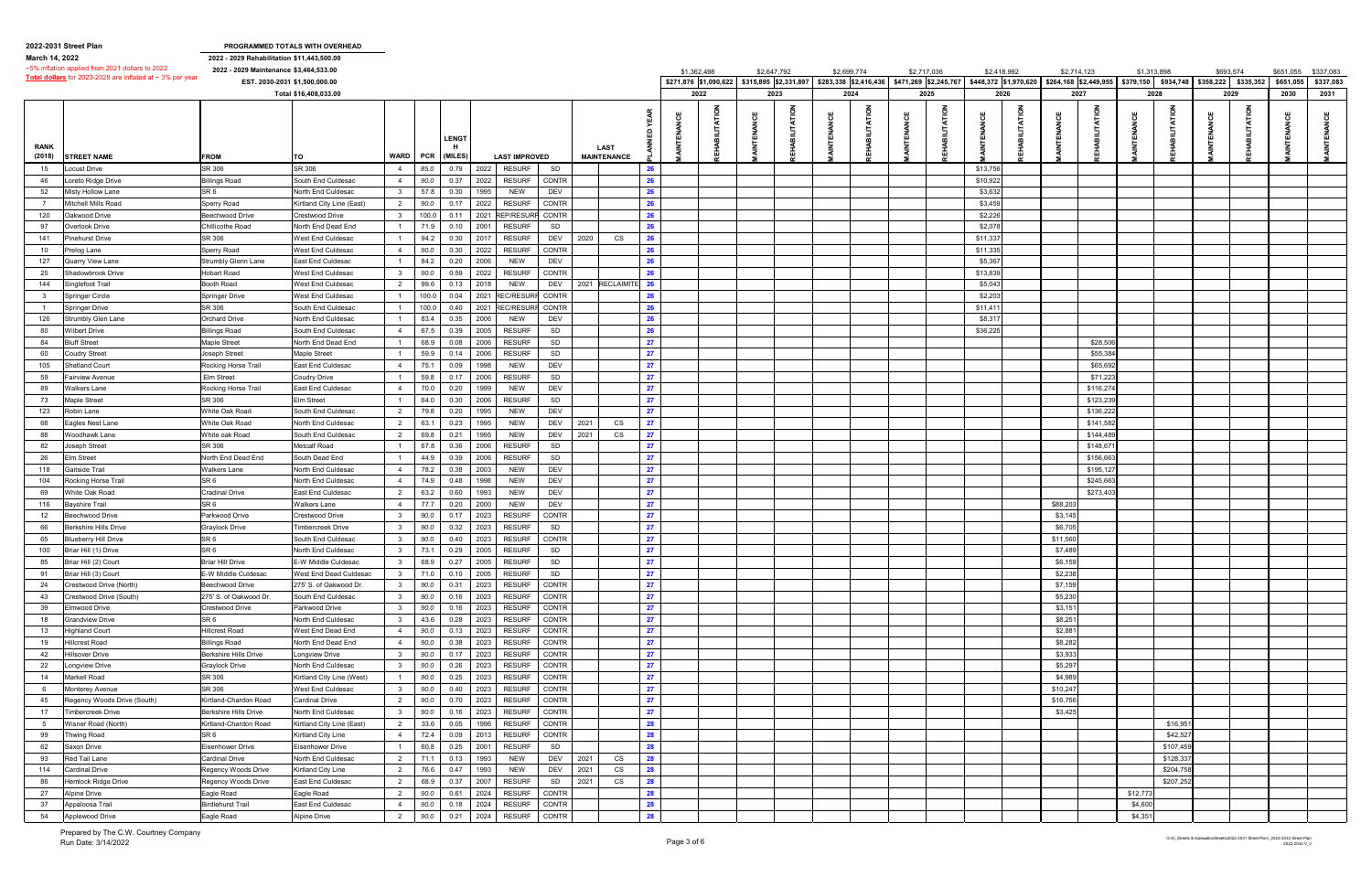|                       | 2022-2031 Street Plan                                          |                                            | PROGRAMMED TOTALS WITH OVERHEAD |                         |      |                  |           |                               |         |                                   |    |                                             |             |                                             |             |             |                |             |                                                       |             |                               |          |           |           |
|-----------------------|----------------------------------------------------------------|--------------------------------------------|---------------------------------|-------------------------|------|------------------|-----------|-------------------------------|---------|-----------------------------------|----|---------------------------------------------|-------------|---------------------------------------------|-------------|-------------|----------------|-------------|-------------------------------------------------------|-------------|-------------------------------|----------|-----------|-----------|
| March 14, 2022        |                                                                | 2022 - 2029 Rehabilitation \$11,443,500.00 |                                 |                         |      |                  |           |                               |         |                                   |    |                                             |             |                                             |             |             |                |             |                                                       |             |                               |          |           |           |
|                       | ~5% inflation applied from 2021 dollars to 2022                | 2022 - 2029 Maintenance \$3,464,533.00     |                                 |                         |      |                  |           |                               |         |                                   |    | \$1,362,498                                 | \$2,647,792 | \$2,699,774                                 | \$2,717,036 | \$2,418,992 |                | \$2,714,123 |                                                       | \$1,313,898 | \$693,574                     |          | \$651,055 | \$337,083 |
|                       | Total dollars for 2023-2028 are inflated at $\sim$ 3% per year | EST. 2030-2031 \$1,500,000.00              |                                 |                         |      |                  |           |                               |         |                                   |    | \$271,876 \$1,090,622 \$315,895 \$2,331.897 |             | \$283,338 \$2,416,436 \$471,269 \$2,245,767 |             |             |                |             | \$448,372 \$1,970,620 \$264,168 \$2,449,955 \$379,150 |             | \$934,748 \$358,222 \$335,352 |          | \$651,055 | \$337,083 |
|                       |                                                                |                                            | Total \$16,408,033.00           |                         |      |                  |           |                               |         |                                   |    | 2022                                        | 2023        | 2024                                        | 2025        |             | 2026           | 2027        |                                                       | 2028        | 2029                          |          | 2030      | 2031      |
|                       |                                                                |                                            |                                 |                         |      |                  |           |                               |         |                                   |    |                                             |             |                                             |             |             |                |             |                                                       |             |                               |          |           |           |
| <b>RANK</b><br>(2018) | <b>STREET NAME</b>                                             | <b>FROM</b>                                | TO                              | WARD                    | PCR  | LENGT<br>(MILES) |           | <b>LAST IMPROVED</b>          |         | <b>LAST</b><br><b>MAINTENANCE</b> |    |                                             |             |                                             |             |             | <b>ITATION</b> |             |                                                       |             |                               |          |           |           |
| 2                     | ooth Road                                                      | Eagle Road East                            | Kirtland City Line              | $\overline{2}$          | 98.0 | 1.29             | 2019      | <b>RESURF</b><br>CONTR        |         | 2023 CS / RECL                    | 28 |                                             |             |                                             |             |             |                |             |                                                       | \$28,483    |                               |          |           |           |
| - 8                   | <b>Bridlehurst Trail</b>                                       | SR 306                                     | <b>East End Culdesac</b>        | $\overline{4}$          | 90.0 | 0.81             | 2024      | <b>RESURF</b><br><b>CONTR</b> |         |                                   | 28 |                                             |             |                                             |             |             |                |             |                                                       | \$20,659    |                               |          |           |           |
|                       |                                                                |                                            |                                 |                         |      |                  |           |                               |         |                                   |    |                                             |             |                                             |             |             |                |             |                                                       |             |                               |          |           |           |
| 79                    | harlesderry Road                                               | <b>Femple View Road</b>                    | East End Dead End               |                         | 90.0 | 0.20             | 2007      | <b>RESURF</b><br>SD           | 2021    | DBL CHIP                          | 28 |                                             |             |                                             |             |             |                |             |                                                       | \$1,780     |                               |          |           |           |
| 119                   | Courtney Lane                                                  | <b>Billings Road</b>                       | North End Culdesac              | $\overline{4}$          | 78.8 | 0.23             | 2005      | DEV<br><b>NEW</b>             |         |                                   | 28 |                                             |             |                                             |             |             |                |             |                                                       | \$5,701     |                               |          |           |           |
| 51                    | isenhower Drive                                                | SR 306                                     | West End Dead End               |                         | 90.0 | 0.20             | 2001      | CONTR<br><b>RESURF</b>        |         |                                   | 28 |                                             |             |                                             |             |             |                |             |                                                       | \$4,421     |                               |          |           |           |
| 21                    | orestdale Road                                                 | North End Culdesac                         | South End Culdesac              | 2                       | 90.0 | 0.53             | 2024      | CONTR<br><b>RESURF</b>        |         |                                   | 28 |                                             |             |                                             |             |             |                |             |                                                       | \$10,470    |                               |          |           |           |
| 81                    | ilen Park Road                                                 | Femple View Road                           | East End Dead End               | $\overline{1}$          | 90.0 | 0.21             | 2007      | <b>RESURF</b><br>SD           |         | 2021 DBL CHIP                     | 28 |                                             |             |                                             |             |             |                |             |                                                       | \$1,833     |                               |          |           |           |
| 64                    | elsey Court                                                    | Worell Road                                | East End Culdesac               | $\overline{\mathbf{3}}$ | 90.0 | 0.09             | 2024      | <b>RESURF</b><br><b>CONTR</b> |         |                                   | 28 |                                             |             |                                             |             |             |                |             |                                                       | \$3,616     |                               |          |           |           |
| 138                   | ake Brook Drive                                                | Kirtland Lakes Boulevard                   | <b>Woodlake Drive</b>           | $\overline{4}$          | 92.1 | 0.53             | 2017      | <b>RESURF</b><br>SD           |         |                                   | 28 |                                             |             |                                             |             |             |                |             |                                                       | \$5,721     |                               |          |           |           |
| 136                   | lartin Road                                                    | Booth Road                                 | East End Dead End               | $\overline{2}$          | 91.5 | 0.55             | 2017      | <b>RESURF</b><br>SD           |         |                                   | 28 |                                             |             |                                             |             |             |                |             |                                                       | \$4,376     |                               |          |           |           |
| 41                    | <b>North Star Rd.</b>                                          | Charlesderry Road                          | North End Dead End              | $\overline{1}$          | 90.0 | 0.19             | 2007      | <b>RESURF</b><br>SD           | 2021    | DBL CHIP                          | 28 |                                             |             |                                             |             |             |                |             |                                                       | \$1,694     |                               |          |           |           |
|                       |                                                                |                                            |                                 |                         | 85.5 |                  |           |                               |         |                                   |    |                                             |             |                                             |             |             |                |             |                                                       | \$9,459     |                               |          |           |           |
| 129                   | )rchard Dr.                                                    | Hobart Road                                | South End Culdesac              |                         |      | 0.38             | 2006      | <b>NEW</b><br>DEV             |         |                                   | 28 |                                             |             |                                             |             |             |                |             |                                                       |             |                               |          |           |           |
| 23                    | 'alomino Trail                                                 | Bridlehurst Trail                          | West End Culdesac               | $\overline{4}$          | 90.0 | 0.44             | 2024      | CONTR<br><b>RESURF</b>        |         |                                   | 28 |                                             |             |                                             |             |             |                |             |                                                       | \$12,848    |                               |          |           |           |
| 50                    | arkwood Drive'                                                 | SR 306                                     | Elmwood Drive                   | $\overline{\mathbf{3}}$ | 57.4 | 0.11             | 2024      | <b>RESURF</b><br><b>CONTR</b> |         |                                   | 28 |                                             |             |                                             |             |             |                |             |                                                       | \$2,444     |                               |          |           |           |
| 87                    | ≀accoon Hill Drive                                             | <b>Hobart Road</b>                         | Loops Back Into Itself          | $\mathbf{3}$            | 69.5 | 0.93             | 2005      | SD<br><b>RESURF</b>           |         |                                   | 28 |                                             |             |                                             |             |             |                |             |                                                       | \$91,311    |                               |          |           |           |
| 98                    | Shaw Avenue                                                    | Kirtland-Chardon Road                      | Thorne Avenue                   | $\overline{2}$          | 90.0 | 0.08             | 2024      | <b>RESURF</b><br><b>CONTR</b> |         |                                   | 28 |                                             |             |                                             |             |             |                |             |                                                       | \$2,078     |                               |          |           |           |
| 102                   | Stone Ridge Dr.                                                | SR <sub>6</sub>                            | North End Culdesac              | $\overline{\mathbf{3}}$ | 74.2 | 0.31             | 2006      | DEV<br><b>NEW</b>             |         |                                   | 28 |                                             |             |                                             |             |             |                |             |                                                       | \$7,310     |                               |          |           |           |
| 121                   | ugarhouse Hill Court                                           | Stone Ridge Drive                          | North End Culdesac              | $\overline{\mathbf{3}}$ | 79.4 | 0.04             | 2006      | <b>NEW</b><br>DEV             |         |                                   | 28 |                                             |             |                                             |             |             |                |             |                                                       | \$2,180     |                               |          |           |           |
| 124                   | empleview Road                                                 | SR 306                                     | Charlesderry Road               |                         | 90.0 | 0.03             | 2007      | <b>RESURF</b><br>SD           |         | 2021 DBL CHIP                     | 28 |                                             |             |                                             |             |             |                |             |                                                       | \$362       |                               |          |           |           |
| 38                    | horne Avenue                                                   | North End Culdesac                         | South End Culdesac              | $\overline{2}$          | 51.4 | 0.14             | 2024      | CONTR<br><b>RESURF</b>        |         |                                   | 28 |                                             |             |                                             |             |             |                |             |                                                       | \$2,956     |                               |          |           |           |
| 29                    | Vestwood Road                                                  | orestdale Drive                            | Riverwood Way                   | $\overline{2}$          | 90.0 | 0.24             | 2024      | <b>CONTR</b><br><b>RESURF</b> |         |                                   | 28 |                                             |             |                                             |             |             |                |             |                                                       | \$5,254     |                               |          |           |           |
| 4                     | Visner Road                                                    | SR 6                                       | Kirtland-Chardon Road           | $\overline{4}$          | 98.0 | 1.46             | 2021      | REC/CHIP<br>CONTR             |         |                                   | 28 |                                             |             |                                             |             |             |                |             |                                                       | \$12,885    |                               |          |           |           |
|                       |                                                                |                                            |                                 |                         |      |                  |           |                               |         |                                   |    |                                             |             |                                             |             |             |                |             |                                                       |             |                               |          |           |           |
| 76                    | Voodhill Road                                                  | <b>Kirtland-Chardon Road</b>               | Forestdale Drive                | 2                       | 90.0 | 0.09             | 2024      | <b>RESURF</b><br><b>CONTR</b> |         |                                   | 28 |                                             |             |                                             |             |             |                |             |                                                       | \$2,088     |                               |          |           |           |
| 135                   | Voodlake Drive                                                 | Kirtland Lakes Boulevard                   | West End Culdesac               | $\overline{4}$          | 90.3 | 0.59             | 2017      | <b>RESURF</b><br>SD           |         |                                   | 28 |                                             |             |                                             |             |             |                |             |                                                       | \$6,942     |                               |          |           |           |
| 75                    | Voods Way Drive                                                | Kirtland-Chardon Road                      | North End Culdesac              | $\overline{2}$          | 64.8 | 0.19             | 2024      | <b>RESURF</b><br><b>CONTR</b> |         |                                   | 28 |                                             |             |                                             |             |             |                |             |                                                       | \$6,852     |                               |          |           |           |
| 139                   | Vorrell Road                                                   | SR <sub>6</sub>                            | Kirtland City Line (South)      | $\overline{\mathbf{3}}$ | 93.2 | 1.08             | 2016      | <b>RESURF</b><br>SD           |         |                                   | 28 |                                             |             |                                             |             |             |                |             |                                                       | \$11,441    |                               |          |           |           |
| 78                    | lexander Drive                                                 | SR 306                                     | Florence Road                   |                         | 67.2 | 0.07             | 1992      | <b>RESURF</b><br><b>CONTR</b> |         |                                   | 29 |                                             |             |                                             |             |             |                |             |                                                       |             |                               | \$38,39  |           |           |
| 30                    | ar Bar Road                                                    | Crary Lane                                 | East End Culdesac               | $\overline{4}$          | 46.0 | 0.22             | 2002      | <b>RESURF</b><br>SD           |         |                                   | 29 |                                             |             |                                             |             |             |                |             |                                                       |             |                               | \$91,49  |           |           |
| 132                   | arristers court                                                | SR 306                                     | West End Culdesac               |                         | 86.7 | 0.21             | 2002      | <b>NEW</b><br>DEV             |         |                                   | 29 |                                             |             |                                             |             |             |                |             |                                                       |             |                               | \$117,56 |           |           |
| 143                   | Jpenrose Drive                                                 | SR 306                                     | West End Culdesac               |                         | 98.0 | 0.21             | 2013      | DEV<br><b>NEW</b>             |         |                                   | 29 |                                             |             |                                             |             |             |                |             |                                                       |             | \$6,173                       |          |           |           |
| 63                    | Amberwood Drive                                                | Kirtland-Chardon Road                      | North End Culdesac              | 2                       | 61.3 | 0.94             | 1992      | <b>NEW</b><br>DEV             | 2021    | CS                                | 29 |                                             |             |                                             |             |             |                |             |                                                       |             | \$8,726                       |          |           |           |
| 58                    | ∖ngela Drive                                                   | SR 6                                       | South End Culdesac              | $\overline{\mathbf{3}}$ | 59.7 | 0.65             | 1997      | <b>NEW</b><br>DEV             | 2021    | CS                                | 29 |                                             |             |                                             |             |             |                |             |                                                       |             | \$7,664                       |          |           |           |
| 117                   | Ascot Place                                                    | Rocking Horse Trail                        | West End Culdesac               | $\overline{4}$          | 90.0 | 0.10             | 2025      | <b>RESURF</b><br>CONTR        |         |                                   | 29 |                                             |             |                                             |             |             |                |             |                                                       |             | \$4,04                        |          |           |           |
|                       |                                                                |                                            |                                 | $\mathbf{3}$            |      |                  |           |                               |         |                                   |    |                                             |             |                                             |             |             |                |             |                                                       |             |                               |          |           |           |
| 90                    | Chapin Falls Lane                                              | <b>Hobart Road</b>                         | West End Culdesac               |                         |      |                  |           | 90.0 0.09 1998 RESURF CONTR   |         |                                   | 29 |                                             |             |                                             |             |             |                |             |                                                       |             | \$3,275                       |          |           |           |
| 107                   | Conley Road                                                    | SR 306                                     | West End Dead End               | $\overline{1}$          | 75.3 | 0.08             | 2007      | <b>RESURF</b><br>SD           |         |                                   | 29 |                                             |             |                                             |             |             |                |             |                                                       |             | \$576                         |          |           |           |
| 32                    | Crary Lane                                                     | SR <sub>6</sub>                            | Far Bar Road                    | $\overline{4}$          | 46.4 | 0.27             | 2002      | <b>RESURF</b><br>SD           |         |                                   | 29 |                                             |             |                                             |             |             |                |             |                                                       |             | \$24,545                      |          |           |           |
| 96                    | Deerfield Drive                                                | Eagle Road                                 | North End Culdesac              | $\overline{2}$          | 71.9 | 0.11             | 2004      | SD  <br><b>RESURF</b>         | 2025    | CS                                | 29 |                                             |             |                                             |             |             |                |             |                                                       |             | \$1,510                       |          |           |           |
| 110                   | Jewey(Gem) Rd.                                                 | Sperry Road                                | Heath Road                      | $\overline{4}$          | 76.2 | 0.30             | 1991      | CONTR 2025<br><b>RESURF</b>   |         | CS                                | 29 |                                             |             |                                             |             |             |                |             |                                                       |             | \$2,713                       |          |           |           |
| 130                   | agle Creek Court                                               | Toxwood Trail                              | West End Culdesac               |                         | 85.8 | 0.29             | 2007      | <b>NEW</b><br><b>DEV</b>      |         |                                   | 29 |                                             |             |                                             |             |             |                |             |                                                       |             | \$7,683                       |          |           |           |
| 35                    | Iorence Road                                                   | Alexander Road                             | North End Dead End              |                         | 90.0 |                  | 0.10 2025 | CONTR<br><b>RESURF</b>        |         |                                   | 29 |                                             |             |                                             |             |             |                |             |                                                       |             | \$1,417                       |          |           |           |
| 109                   | oxwood Trail                                                   | Eagle Road                                 | South End Culdesac              |                         | 75.8 | 0.18             | 2001      | <b>DEV</b><br><b>NEW</b>      |         |                                   | 29 |                                             |             |                                             |             |             |                |             |                                                       |             | \$2,130                       |          |           |           |
| 83                    | Gildersleeve Circle                                            | Gildersleeve Drive                         | West End Culdesac               |                         | 90.0 | 0.05             | 2025      | <b>CONTR</b><br><b>RESURF</b> |         |                                   | 29 |                                             |             |                                             |             |             |                |             |                                                       |             | \$1,335                       |          |           |           |
| 20                    | <b>Gildersleeve Drive</b>                                      | SR <sub>6</sub>                            | East End Dead End               |                         | 90.0 | 0.66             | 2002      | CONTR<br><b>RESURF</b>        |         |                                   | 29 |                                             |             |                                             |             |             |                |             |                                                       |             | \$13,030                      |          |           |           |
| 57                    | Glenstone Drive                                                | Eagle Road                                 | North End Culdesac              | 2                       | 59.3 | 0.25             | 2001      | <b>RESURF</b><br>SD           |         |                                   | 29 |                                             |             |                                             |             |             |                |             |                                                       |             | \$26,376                      |          |           |           |
| 77                    | Heath Road                                                     | SR <sub>6</sub>                            | Kirtland City Line (South)      | $\overline{4}$          | 67.1 | 0.51             | 2005      | SD<br><b>RESURF</b>           |         |                                   | 29 |                                             |             |                                             |             |             |                |             |                                                       |             | \$11,230                      |          |           |           |
|                       |                                                                | SR 6                                       |                                 | $\overline{\mathbf{3}}$ |      |                  |           | CONTR<br><b>RESURF</b>        |         |                                   | 29 |                                             |             |                                             |             |             |                |             |                                                       |             |                               |          |           |           |
| 47                    | Hickory Hill Court                                             |                                            | South End Culdesac              |                         | 90.0 | 0.12             | 2025      |                               |         |                                   |    |                                             |             |                                             |             |             |                |             |                                                       |             | \$3,162                       |          |           |           |
| 40                    | Kimberly Drive                                                 | Gildersleeve Drive                         | Gildersleeve drive              |                         | 52.4 | 0.30             | 2002      | <b>RESURF</b><br>SD           |         |                                   | 29 |                                             |             |                                             |             |             |                |             |                                                       |             | \$5,653                       |          |           |           |
| 34                    | edgewood Drive                                                 | Rockwood Drive                             | West End Culdesac               | $\overline{\mathbf{3}}$ | 90.0 | 0.29             | 2025      | CONTR<br><b>RESURF</b>        |         |                                   | 29 |                                             |             |                                             |             |             |                |             |                                                       |             | \$7,676                       |          |           |           |
| 44                    | Quail Circle (East)                                            | Circle                                     | East End Culdesac               | 2                       | 90.0 | 0.25             | 2025      | CONTR<br><b>RESURF</b>        |         |                                   | 29 |                                             |             |                                             |             |             |                |             |                                                       |             | \$6,469                       |          |           |           |
| 95                    | Quail Circle (West)                                            | Partridge Trail                            | Circle                          | $\overline{2}$          | 90.0 | 0.34             | 2025      | <b>RESURF</b><br>CONTR        |         |                                   | 29 |                                             |             |                                             |             |             |                |             |                                                       |             | \$9,046                       |          |           |           |
| 28                    | Regency Woods Drive (North)                                    | <b>Cardinal Drive</b>                      | Riverwood Way / Westwood        | $\overline{2}$          | 90.0 | 0.50             | 2025      | <b>RESURF</b><br>CONTR        |         |                                   | 29 |                                             |             |                                             |             |             |                |             |                                                       |             | \$12,144                      |          |           |           |
| 33                    | Riverwood Way                                                  | Westwood Road                              | North End Culdesac              | 2                       | 90.0 | 0.47             | 2025      | CONTR<br><b>RESURF</b>        |         |                                   | 29 |                                             |             |                                             |             |             |                |             |                                                       |             | \$13,086                      |          |           |           |
| 31                    | Rockwood Drive                                                 | SR 6                                       | South End Culdesac              | $\overline{\mathbf{3}}$ | 90.0 | 0.38             | 2025      | CONTR<br><b>RESURF</b>        |         |                                   | 29 |                                             |             |                                             |             |             |                |             |                                                       |             | \$11,066                      |          |           |           |
| 134                   | Sperry Road (North)                                            | Kirtland-Chardon Road                      | Euclid - Chardon Road           | $\overline{4}$          | 80.0 | 1.34             | 2015      | <b>RESURF</b>                 |         | SD 2025 CS / RECL                 | 29 |                                             |             |                                             |             |             |                |             |                                                       |             | \$32,137                      |          |           |           |
| 67                    | Sperry Road (South)                                            | Euclid - Chardon Road                      | South Kirtland City Line        | $\overline{4}$          | 62.5 | 0.61             | 2015      | SD<br><b>RESURF</b>           |         |                                   | 29 |                                             |             |                                             |             |             |                |             |                                                       |             | \$14,952                      |          |           |           |
| 128                   | Tibbetts Road                                                  | SR <sub>6</sub>                            | Kirtland City Line              | $\overline{\mathbf{3}}$ | 84.7 | 1.00             | 2011      | <b>RESURF</b>                 | SD 2021 | CS                                | 29 |                                             |             |                                             |             |             |                |             |                                                       |             | \$21,848                      |          |           |           |
|                       | Valleyview Oval                                                | Quail Circle                               | Quail Circle                    |                         |      |                  | 2025      | CONTR<br><b>RESURF</b>        |         |                                   | 29 |                                             |             |                                             |             |             |                |             |                                                       |             | \$1,717                       |          |           |           |
| 53                    |                                                                |                                            |                                 | $\overline{2}$          | 90.0 | 0.06             |           |                               |         |                                   |    |                                             |             |                                             |             |             |                |             |                                                       |             |                               |          |           |           |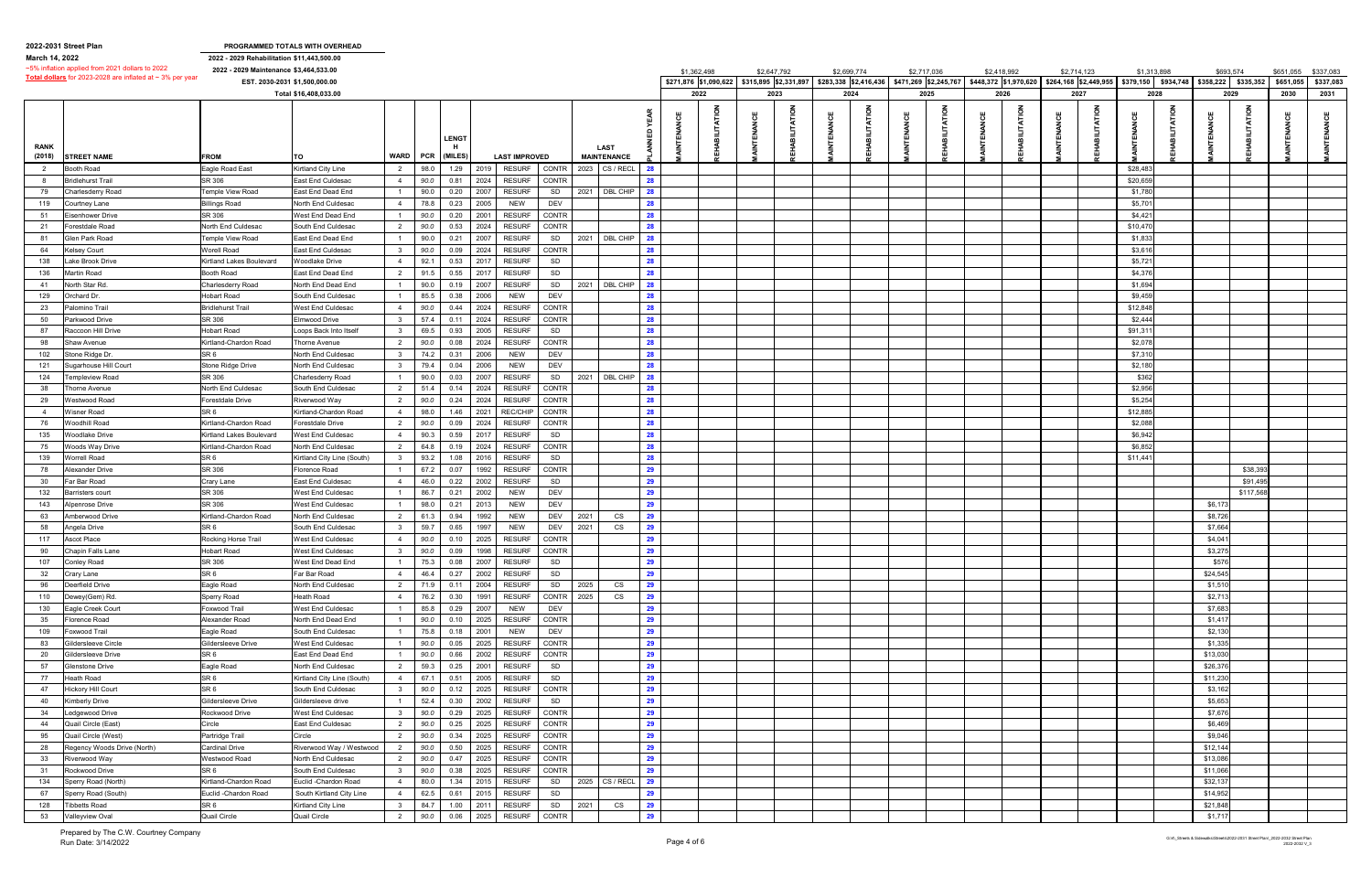|                | 2022-2031 Street Plan                                          |                                            | PROGRAMMED TOTALS WITH OVERHEAD |                         |                 |              |                                             |      |                      |                 |                                             |             |             |                                             |             |               |             |             |                                                                                      |           |      |           |                     |
|----------------|----------------------------------------------------------------|--------------------------------------------|---------------------------------|-------------------------|-----------------|--------------|---------------------------------------------|------|----------------------|-----------------|---------------------------------------------|-------------|-------------|---------------------------------------------|-------------|---------------|-------------|-------------|--------------------------------------------------------------------------------------|-----------|------|-----------|---------------------|
| March 14, 2022 |                                                                | 2022 - 2029 Rehabilitation \$11,443,500.00 |                                 |                         |                 |              |                                             |      |                      |                 |                                             |             |             |                                             |             |               |             |             |                                                                                      |           |      |           |                     |
|                | ~5% inflation applied from 2021 dollars to 2022                | 2022 - 2029 Maintenance \$3,464,533.00     |                                 |                         |                 |              |                                             |      |                      |                 | \$1,362,498                                 | \$2,647,792 | \$2,699,774 | \$2,717,036                                 | \$2,418,992 |               | \$2,714,123 | \$1,313,898 |                                                                                      | \$693,574 |      | \$651,055 | \$337,083           |
|                | Total dollars for 2023-2028 are inflated at $\sim$ 3% per year |                                            | EST. 2030-2031 \$1,500,000.00   |                         |                 |              |                                             |      |                      |                 | \$271,876 \$1,090,622 \$315,895 \$2,331.897 |             |             | \$283,338 \$2,416,436 \$471,269 \$2,245,767 |             |               |             |             | $$448,372$ \$1,970,620 \$264,168 \$2,449,955 \$379,150 \$934,748 \$358,222 \$335,352 |           |      | \$651,055 | \$337,083           |
|                |                                                                |                                            | Total \$16,408,033.00           |                         |                 |              |                                             |      |                      |                 | 2022                                        | 2023        | 2024        | 2025                                        | 2026        |               | 2027        |             | 2028                                                                                 |           | 2029 | 2030      | 2031                |
|                |                                                                |                                            |                                 |                         |                 |              |                                             |      |                      |                 |                                             |             |             |                                             |             |               |             |             |                                                                                      |           |      |           |                     |
|                |                                                                |                                            |                                 |                         |                 |              |                                             |      |                      |                 |                                             |             |             |                                             |             | $rac{8}{100}$ |             |             |                                                                                      |           |      |           |                     |
|                |                                                                |                                            |                                 |                         |                 |              |                                             |      |                      |                 |                                             |             |             |                                             |             |               |             |             |                                                                                      |           |      |           |                     |
|                |                                                                |                                            |                                 |                         |                 | <b>LENGT</b> |                                             |      |                      |                 |                                             |             |             |                                             |             |               |             |             |                                                                                      |           |      |           |                     |
| <b>RANK</b>    |                                                                |                                            |                                 |                         |                 |              |                                             |      | <b>LAST</b>          |                 |                                             |             |             |                                             |             |               |             |             |                                                                                      |           |      |           |                     |
| (2018)         | <b>STREET NAME</b>                                             | <b>FROM</b>                                | TO                              |                         | <b>WARD PCR</b> | (MILES)      | <b>LAST IMPROVED</b>                        |      | <b>MAINTENANCE</b>   |                 |                                             |             |             |                                             |             |               |             |             |                                                                                      |           |      |           |                     |
| 140            | Voodcroft Court                                                | <b>Pinehurst Drive</b>                     | South End Culdesac              |                         | 93.7            | 0.14         | 2017<br>NEW<br>DEV                          | 2020 | CS                   | 29              |                                             |             |             |                                             |             |               |             |             |                                                                                      | \$2,953   |      |           |                     |
| 61             | Anna Drive                                                     | SR 6                                       | South End Culdesac              | $\overline{\mathbf{3}}$ | 90.0            | 0.19         | 2026<br><b>RESURF</b><br><b>CONTR</b>       |      |                      | 30              |                                             |             |             |                                             |             |               |             |             |                                                                                      |           |      | \$2,077   |                     |
| 146            | vrborhurst Drive                                               | Booth Road                                 | East End Culdesac               | $\overline{2}$          | 100.0           | 0.16         | 2018<br><b>RESURF</b><br>SD                 | 2021 | <b>RECLAIMIT</b>     | 30              |                                             |             |             |                                             |             |               |             |             |                                                                                      |           |      | \$4,524   |                     |
| 11             | <b>Billings Road</b>                                           | SR 306                                     | Sperry Road                     | $\overline{4}$          | 90.0            | 2.04         | <b>REC/RESURF</b><br>CONTR<br>2021          | 26   | CS / RECL            | 30              |                                             |             |             |                                             |             |               |             |             |                                                                                      |           |      | \$42,425  |                     |
| 125            | agle Road (East)                                               | SR 306                                     | Kirtland-Chardon Road           | $\overline{2}$          | 81.3            | 1.54         | 2016<br><b>RESURF</b><br>SD                 | 2026 | CS                   | 30              |                                             |             |             |                                             |             |               |             |             |                                                                                      |           |      | \$15,082  |                     |
| 142            | Eagle Road (West)                                              | SR 306                                     | Kirtland City Line              |                         | 95.6            | 0.88         | 2017<br><b>RESURF</b><br>SD                 | 2025 | CS                   | 30              |                                             |             |             |                                             |             |               |             |             |                                                                                      |           |      | \$7,790   |                     |
| 9              | <b>Emerald Glen Court</b>                                      | SR 306                                     | East End Culdesac               | $\overline{4}$          | 37.4            | 0.44         | 1992<br><b>NEW</b><br>DEV                   |      |                      | 30              |                                             |             |             |                                             |             |               |             |             |                                                                                      |           |      | \$12,569  |                     |
| 112            | uclid-Chardon Road (East):                                     | Sperry Road                                | Kirtland City Line (East)       | $\overline{4}$          | 76.5            | 0.96         | ODOT 2021<br>2010<br><b>RESURF</b>          |      | CS                   | 30              |                                             |             |             |                                             |             |               |             |             |                                                                                      |           |      | \$11,403  |                     |
| 108            | uclid-Chardon Road (Mid)                                       | Chillicothe Road (aka SR306) Sperry Road   |                                 | $\overline{4}$          | 75.7            | 1.88         | 2010<br><b>RESURF</b><br>ODOT               | 2021 | CS                   | 30              |                                             |             |             |                                             |             |               |             |             |                                                                                      |           |      | \$21,199  |                     |
| 103            | uclid-Chardon Road (West)                                      | Kirtland City Line (West)                  | Chillicothe Road (aka SR306)    | $_{3}$                  | 74.5            | 2.21         | ODOT 2021<br>2010<br><b>RESURF</b>          |      | CS                   | 30              |                                             |             |             |                                             |             |               |             |             |                                                                                      |           |      | \$24,969  |                     |
| 92             | airidge Drive                                                  | Fairview Drive                             | East End Culdesac               |                         | 71.0            | 0.11         | 2003<br><b>RESURF</b><br>SD                 |      |                      | 30              |                                             |             |             |                                             |             |               |             |             |                                                                                      |           |      | \$3,538   |                     |
| 72             | orest Edge                                                     | Booth Road                                 | Amber Wood Drive                | $\overline{2}$          | 63.9            | 0.21         | 2007<br><b>RESURF</b><br>SD                 | 2021 | CS                   | 30              |                                             |             |             |                                             |             |               |             |             |                                                                                      |           |      | \$22,486  |                     |
|                |                                                                | Kirtland-Chardon Road                      |                                 | $\overline{2}$          |                 | 0.24         | 2022<br>SD<br><b>RESURF</b>                 |      |                      | 30              |                                             |             |             |                                             |             |               |             |             |                                                                                      |           |      | \$6,641   |                     |
| 16             | ox Hill Drive                                                  |                                            | North End Culdesac              |                         | 90.0            |              | DEV                                         |      |                      | 30              |                                             |             |             |                                             |             |               |             |             |                                                                                      |           |      | \$5,226   |                     |
| 122            | 3iuliano Drive                                                 | Anna Drive                                 | West End Culdesac               | $\overline{\mathbf{3}}$ | 79.6            | 0.07         | 2003<br><b>RESURF</b>                       |      |                      |                 |                                             |             |             |                                             |             |               |             |             |                                                                                      |           |      |           |                     |
| 71             | Hidden Valley Drive                                            | <b>Tibbets Road</b>                        | West End Culdesac               | $\overline{\mathbf{3}}$ | 63.5            | 0.41         | 2008<br><b>RESURF</b><br>SD                 |      |                      | 30              |                                             |             |             |                                             |             |               |             |             |                                                                                      |           |      | \$44,672  |                     |
| 115            | Hobart Road                                                    | SR 6                                       | Kirtland City Line (North)      |                         | 77.7            | 1.19         | 2002<br><b>RESURF</b><br>SD                 |      |                      | 30              |                                             |             |             |                                             |             |               |             |             |                                                                                      |           |      | \$25,933  |                     |
| 133            | irtland Lake Boulevard                                         | hwing Road                                 | <b>Woodlake Drive</b>           | $\overline{4}$          | 88.9            | 0.06         | 2017<br><b>RESURF</b><br>SD                 | 2026 | CS                   | 30              |                                             |             |             |                                             |             |               |             |             |                                                                                      |           |      | \$2,208   |                     |
| 94             | <b>Kirtland Road</b>                                           | SR 306                                     | Kirtland City Line (West)       |                         | 71.4            | 0.10         | 1990<br><b>CONTR</b><br><b>RESURF</b>       |      |                      | 30              |                                             |             |             |                                             |             |               |             |             |                                                                                      |           |      | \$1,064   |                     |
| 15             | ocust Drive.                                                   | SR 306                                     | SR 306                          | $\overline{4}$          | 85.0            | 0.79         | 2022<br><b>RESURF</b><br>SD                 |      |                      | 30              |                                             |             |             |                                             |             |               |             |             |                                                                                      |           |      | \$13,756  |                     |
| 46             | oreto Ridge Drive                                              | Billings Road                              | South End Culdesac              | $\overline{4}$          | 90.0            | 0.37         | <b>CONTR</b><br>2022<br><b>RESURF</b>       |      |                      | 30              |                                             |             |             |                                             |             |               |             |             |                                                                                      |           |      | \$10,922  |                     |
| 52             | Misty Hollow Lane                                              | SR 6                                       | North End Culdesac              | $_{3}$                  | 57.8            | 0.30         | 1995<br><b>NEW</b><br>DEV                   |      |                      | 30              |                                             |             |             |                                             |             |               |             |             |                                                                                      |           |      | \$40,391  |                     |
| $\overline{7}$ | Mitchell Mills Road                                            | Sperry Road                                | Kirtland City Line (East)       | $\overline{2}$          | 90.0            | 0.17         | 2022<br><b>RESURF</b><br><b>CONTR</b>       |      |                      | 30              |                                             |             |             |                                             |             |               |             |             |                                                                                      |           |      | \$3,459   |                     |
| 120            | )akwood Drive                                                  | Beechwood Drive                            | Crestwood Drive                 | $\overline{\mathbf{3}}$ | 100.0           | 0.11         | 2021<br><b>REP/RESURF</b><br><b>CONTR</b>   |      |                      | 30              |                                             |             |             |                                             |             |               |             |             |                                                                                      |           |      | \$2,226   |                     |
| 97             | Overlook Drive                                                 | Chillicothe Road                           | North End Dead End              |                         | 71.9            | 0.10         | 2001<br><b>RESURF</b><br>SD                 |      |                      | 30              |                                             |             |             |                                             |             |               |             |             |                                                                                      |           |      | \$2,078   |                     |
| 111            | artridge Trail                                                 | agle Road                                  | Pheasant Lane                   | $\overline{2}$          | 76.2            | 0.33         | 2007<br><b>RESURF</b><br>SD                 |      |                      | 30 <sup>°</sup> |                                             |             |             |                                             |             |               |             |             |                                                                                      |           |      | \$8,714   |                     |
| 74             | heasant Lane                                                   | Partridge Trail                            | East End Culdesac               | $\overline{2}$          | 64.2            | 0.30         | <b>RESURF</b><br>SD<br>2007                 |      |                      | 30              |                                             |             |             |                                             |             |               |             |             |                                                                                      |           |      | \$8,307   |                     |
| 141            | inehurst Drive                                                 | SR 306                                     | West End Culdesac               |                         | 94.2            | 0.30         | 2017<br><b>RESURF</b><br>DEV                |      |                      | 30              |                                             |             |             |                                             |             |               |             |             |                                                                                      |           |      | \$11,337  |                     |
| 10             | <sup>2</sup> relog Lane                                        | Sperry Road                                | West End Culdesac               | $\overline{4}$          | 90.0            | 0.30         | CONTR<br>2022<br><b>RESURF</b>              |      |                      | 30              |                                             |             |             |                                             |             |               |             |             |                                                                                      |           |      | \$11,335  |                     |
| 70             | <sup>9</sup> tarmigan Court                                    | Pheasant Lane                              | West End Culdesac               | $\overline{2}$          | 63.3            | 0.19         | 2007<br><b>RESURF</b><br>SD                 |      |                      | 30 <sub>o</sub> |                                             |             |             |                                             |             |               |             |             |                                                                                      |           |      | \$6,347   |                     |
| 127            | Quarry View Lane                                               | <b>Strumbly Glenn Lane</b>                 | East End Culdesac               |                         | 84.2            | 0.20         | 2006<br>DEV<br><b>NEW</b>                   |      |                      | 30              |                                             |             |             |                                             |             |               |             |             |                                                                                      |           |      | \$5,367   |                     |
| 36             | ในssellhurst Drive                                             | SR 306                                     | West End Culdesac               |                         | 49.2            | 0.45         | <b>RESURF</b><br>SD<br>2003                 |      |                      | 30              |                                             |             |             |                                             |             |               |             |             |                                                                                      |           |      | \$46,675  |                     |
| 25             | shadowbrook Drive                                              | Iobart Roac                                | West End Culdesac               | - 3                     | 90.0            | 0.59         | <b>CONTR</b><br>2022<br><b>RESURF</b>       |      |                      | 30              |                                             |             |             |                                             |             |               |             |             |                                                                                      |           |      | \$13,839  |                     |
| 144            | Singlefoot Trail                                               | <b>Booth Road</b>                          | West End Culdesac               | $\overline{2}$          | 99.6            | 0.13         | 2018<br><b>NEW</b><br>DEV                   |      | 2021 RECLAIMITE      | 30              |                                             |             |             |                                             |             |               |             |             |                                                                                      |           |      | \$5,043   |                     |
|                | Springer Circle                                                | <b>Springer Drive</b>                      | West End Culdesac               |                         |                 |              | 100.0 0.04 2021 REC/RESURF CONTR            |      |                      | 30              |                                             |             |             |                                             |             |               |             |             |                                                                                      |           |      | \$2,203   |                     |
|                | Springer Drive                                                 | SR 306                                     | South End Culdesac              |                         |                 |              | 100.0 0.40 2021 REC/RESURF<br>CONTR         |      |                      | 30              |                                             |             |             |                                             |             |               |             |             |                                                                                      |           |      | \$11,411  |                     |
| 126            | Strumbly Glen Lane                                             | Orchard Drive                              | North End Culdesac              |                         | 83.4            | 0.35         | 2006<br><b>NEW</b><br>DEV                   |      |                      | 30 <sub>o</sub> |                                             |             |             |                                             |             |               |             |             |                                                                                      |           |      | \$8,317   |                     |
| 80             |                                                                |                                            | South End Culdesac              | $\overline{4}$          | 67.5            |              | <b>RESURF</b><br>SD                         |      |                      | 30              |                                             |             |             |                                             |             |               |             |             |                                                                                      |           |      | \$3,258   |                     |
| 116            | Wilbert Drive<br>Bayshire Trail                                | <b>Billings Road</b><br>SR <sub>6</sub>    | Walkers Lane                    | $\overline{4}$          | 77.7            | 0.39<br>0.20 | 2005<br><b>DEV</b><br>2000<br><b>NEW</b>    |      |                      | 31              |                                             |             |             |                                             |             |               |             |             |                                                                                      |           |      |           | \$4,799             |
|                |                                                                |                                            |                                 |                         |                 |              |                                             |      |                      |                 |                                             |             |             |                                             |             |               |             |             |                                                                                      |           |      |           |                     |
| 65             | <b>Blueberry Hill Drive</b>                                    | SR <sub>6</sub>                            | South End Culdesac              | $\overline{\mathbf{3}}$ | 90.0<br>68.9    | 0.40         | <b>CONTR</b><br>2023<br><b>RESURF</b><br>SD |      | 27   CS / RECL       | 31<br>31        |                                             |             |             |                                             |             |               |             |             |                                                                                      |           |      |           | \$11,560<br>\$1,534 |
| 84             | <b>Bluff Street</b>                                            | Maple Street                               | North End Dead End              |                         |                 | 0.08         | 2006<br><b>RESURF</b>                       |      |                      |                 |                                             |             |             |                                             |             |               |             |             |                                                                                      |           |      |           |                     |
| 100            | Briar Hill (1) Drive                                           | SR <sub>6</sub>                            | North End Culdesac              | $\overline{\mathbf{3}}$ | 73.1            | 0.29         | 2005<br><b>RESURF</b><br>SD                 |      |                      | 31              |                                             |             |             |                                             |             |               |             |             |                                                                                      |           |      |           | \$7,489             |
| 85             | Briar Hill (2) Court                                           | <b>Briar Hill Drive</b>                    | E-W Middle Culdesac             | $\overline{\mathbf{3}}$ | 68.9            | 0.27         | 2005<br><b>RESURF</b><br>SD                 |      |                      | 31              |                                             |             |             |                                             |             |               |             |             |                                                                                      |           |      |           | \$6,159             |
| 91             | Briar Hill (3) Court                                           | E-W Middle Culdesac                        | West End Dead Culdesac          | $\overline{\mathbf{3}}$ | 71.0            | 0.10         | 2005<br><b>RESURF</b><br>SD                 |      |                      | 31              |                                             |             |             |                                             |             |               |             |             |                                                                                      |           |      |           | \$2,238             |
| 101            | Christina Drive                                                | <b>Billings Road</b>                       | South End Culdesac              | $\overline{4}$          | 73.8            | 0.37         | <b>DEV</b><br>1999<br><b>NEW</b>            |      |                      | 31              |                                             |             |             |                                             |             |               |             |             |                                                                                      |           |      |           | \$10,604            |
| 60             | <b>Coudry Street</b>                                           | Joseph Street                              | Maple Street                    |                         | 59.9            | 0.14         | SD<br>2006<br><b>RESURF</b>                 |      |                      | 31              |                                             |             |             |                                             |             |               |             |             |                                                                                      |           |      |           | \$2,997             |
| 68             | Eagles Nest Lane                                               | White Oak Road                             | North End Culdesac              | $\overline{2}$          | 63.1            | 0.23         | 2027<br><b>RESURF</b><br>CONTR              |      |                      | 31              |                                             |             |             |                                             |             |               |             |             |                                                                                      |           |      |           | \$8,891             |
| 26             | Elm Street                                                     | North End Dead End                         | South Dead End                  |                         | 44.9            | 0.39         | CONTR<br>2027<br><b>RESURF</b>              |      |                      | 31              |                                             |             |             |                                             |             |               |             |             |                                                                                      |           |      |           | \$8,469             |
| 39             | Elmwood Drive                                                  | Crestwood Drive                            | Parkwood Drive                  | $\overline{3}$          | 90.0            | 0.16         | 2023<br><b>RESURF</b>                       |      | CONTR 2027 CS / RECL | 31              |                                             |             |             |                                             |             |               |             |             |                                                                                      |           |      |           | \$3,151             |
| 59             | Fairview Avenue                                                | Elm Street                                 | Coudry Drive                    |                         | 59.8            | 0.17         | 2006<br><b>RESURF</b><br>SD                 |      |                      | 31              |                                             |             |             |                                             |             |               |             |             |                                                                                      |           |      |           | \$3,859             |
| 118            | Gaitside Trail                                                 | Walkers Lane                               | North End Culdesac              | $\overline{4}$          | 78.2            | 0.38         | 2003<br><b>NEW</b><br>DEV                   |      |                      | 31              |                                             |             |             |                                             |             |               |             |             |                                                                                      |           |      |           | \$10,206            |
| 18             | <b>Grandview Drive</b>                                         | SR 6                                       | North End Culdesac              | $\overline{\mathbf{3}}$ | 43.6            | 0.28         | 2023<br><b>RESURF</b><br>CONTR              |      |                      | 31              |                                             |             |             |                                             |             |               |             |             |                                                                                      |           |      |           | \$8,251             |
| 13             | <b>Highland Court</b>                                          | Hillcrest Road                             | West End Dead End               | $\overline{4}$          | 90.0            | 0.13         | CONTR<br>2023<br><b>RESURF</b>              |      |                      | 31              |                                             |             |             |                                             |             |               |             |             |                                                                                      |           |      |           | \$2,881             |
| 19             | <b>Hillcrest Road</b>                                          | <b>Billings Road</b>                       | North End Dead End              | $\overline{4}$          | 90.0            | 0.38         | CONTR<br>2023<br><b>RESURF</b>              |      |                      | 31              |                                             |             |             |                                             |             |               |             |             |                                                                                      |           |      |           | \$8,282             |
| 42             | <b>Hillsover Drive</b>                                         | Berkshire Hills Drive                      | Longview Drive                  | $\mathbf{3}$            | 90.0            | 0.17         | 2023<br>CONTR<br><b>RESURF</b>              |      |                      | 31              |                                             |             |             |                                             |             |               |             |             |                                                                                      |           |      |           | \$3,933             |
| 82             | Joseph Street                                                  | SR 306                                     | Metcalf Road                    |                         | 67.8            | 0.36         | 2006<br><b>RESURF</b><br>SD                 |      |                      | 31              |                                             |             |             |                                             |             |               |             |             |                                                                                      |           |      |           | \$8,053             |
| 106            | Kildeer Road                                                   | SR 6                                       | North End Culdesac              | $\overline{\mathbf{3}}$ | 75.2            | 0.18         | CONTR<br>2016<br><b>RESURF</b>              |      |                      | 31              |                                             |             |             |                                             |             |               |             |             |                                                                                      |           |      |           | \$19,338            |
| 22             | Longview Drive                                                 | Graylock Drive                             | North End Culdesac              | $\overline{\mathbf{3}}$ | 90.0            | 0.26         | 2023<br><b>RESURF</b><br>CONTR              |      |                      | 31              |                                             |             |             |                                             |             |               |             |             |                                                                                      |           |      |           | \$5,297             |
|                |                                                                |                                            |                                 |                         |                 |              |                                             |      |                      |                 |                                             |             |             |                                             |             |               |             |             |                                                                                      |           |      |           |                     |